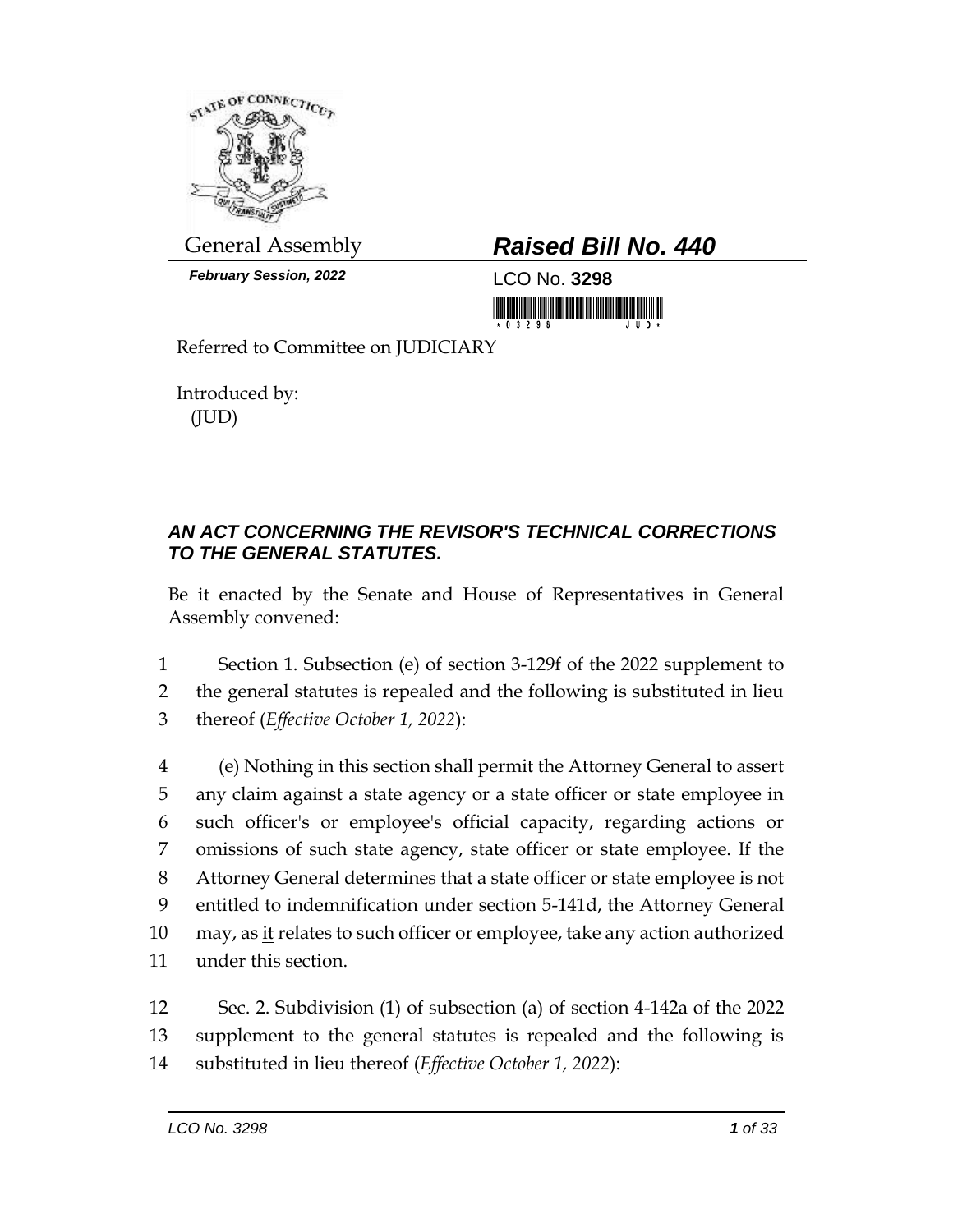(a) (1) The Claims Commissioner shall be appointed by the Governor with the advice and consent of the General Assembly to serve for a term of four years from the first day in July in the year of his or her appointment and until his or her successor has been appointed and has qualified. The Claims Commissioner shall be an attorney-at-law and shall have been admitted to practice before the courts of the state of Connecticut for at least five years prior to his or her appointment. The Claims Commissioner serving on June 28, 2021, may continue to serve until the expiration of his or her term. On and after June 28, 2021, each nomination for appointment as Claims Commissioner by the Governor shall be referred, without debate, to the joint standing committee of the General Assembly having cognizance of matters relating to the 27 judiciary, which shall report on each appointment not later than thirty days after the date of reference. Each appointment by the General Assembly of the Claims Commissioner shall be by concurrent resolution.

 Sec. 3. Subsection (a) of section 4-160 of the 2022 supplement to the general statutes is repealed and the following is substituted in lieu thereof (*Effective October 1, 2022*):

 (a) Whenever the Claims Commissioner deems it just and equitable, the Claims Commissioner may authorize suit against the state on any claim which, in the opinion of the Claims Commissioner, presents an issue of law or fact under which the state, were it a private person, could be liable. The Claims Commissioner may grant permission to sue for a claim that exclusively seeks permission to sue the state based solely on the notice of claim or any supporting evidence submitted pursuant to section 4-147, or both, without holding a hearing, upon the filing by the attorney or pro se claimant of (1) a motion for approval to assert a claim without a hearing, requesting a ruling based solely on the notice of the claim and any supporting evidence submitted under the provisions of this chapter, and (2) an affidavit attesting to the validity of a claim. Such affidavit **[**,**]** shall be signed, notarized and filed by both the attorney and claimant or a pro se claimant, attesting to the following, in the following form: "I have made a reasonable inquiry, as permitted by the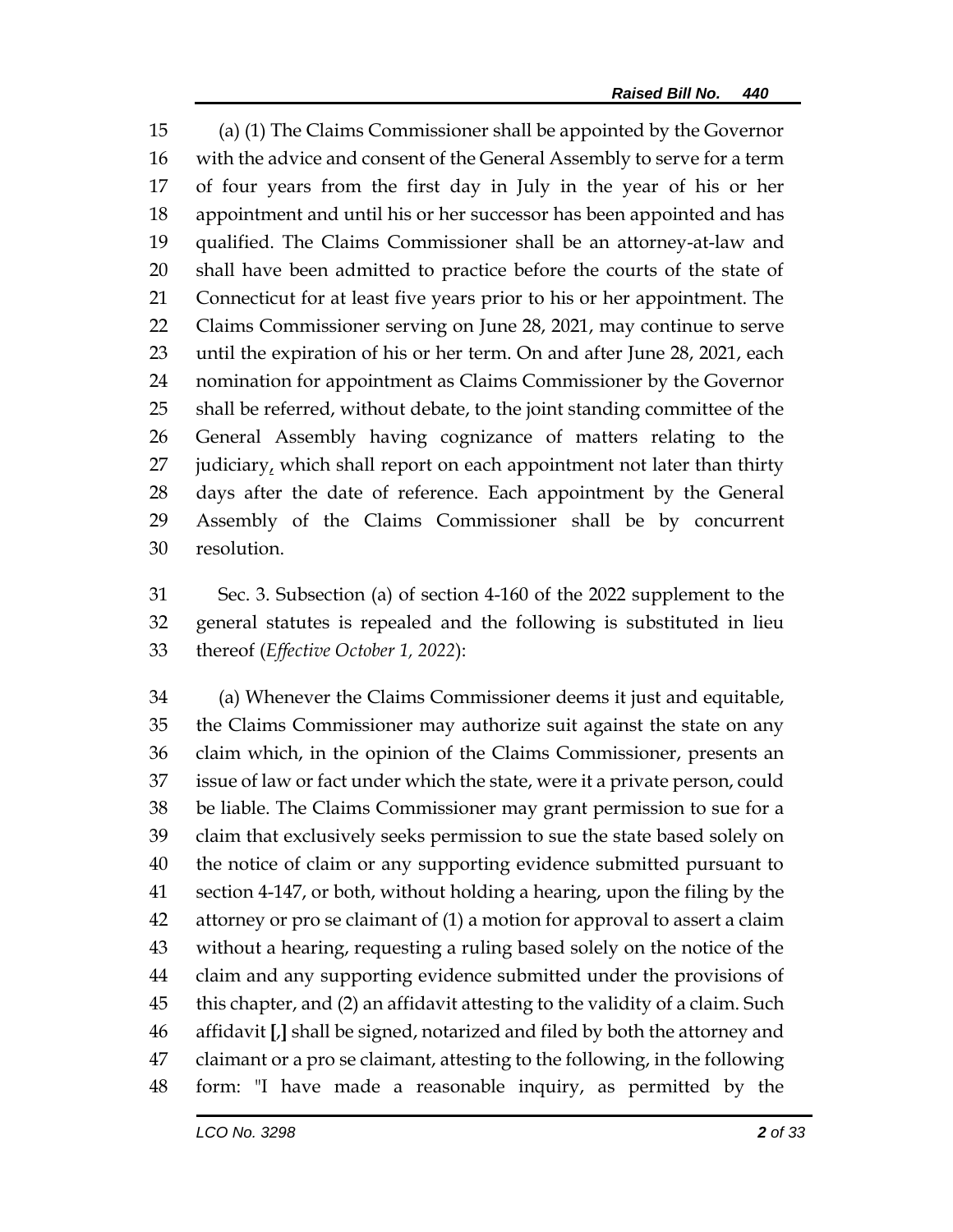circumstances, which has given rise to a good faith belief that grounds exist for a suit against the state. Such inquiry includes **[**,**]** (provide a brief description of the inquiry made)". The claimant shall serve any motion for approval and affidavit on the office of the Attorney General and any state agency that is a subject of the claim. The state may file an opposition to the motion for approval and the affidavit not later than thirty days after such service of the motion and affidavit. Such opposition shall be limited to opposition of the claim based solely on jurisdictional grounds, including pursuant to section 4-142, or subsection (a) of section 4-148, or prosecutorial, judicial, quasi-judicial or legislative immunity.

 Sec. 4. Subsection (f) of section 4-160 of the 2022 supplement to the general statutes is repealed and the following is substituted in lieu thereof (*Effective October 1, 2022*):

 (f) In any claim alleging malpractice against the state, a state hospital or against a physician, surgeon, dentist, podiatrist, chiropractor or other licensed health care provider employed by the state, the attorney or pro se party filing the claim may submit a certificate of good faith to the Office of the Claims Commissioner in accordance with section 52-190a. If such a certificate is submitted, permission to sue the state shall be deemed granted by the Claims Commissioner (1) **[**upon**]** on June 28, 2021, if the certificate has been filed with the Claims Commissioner prior to June 28, 2021, or (2) upon the filing of the certificate with the Office of the Claims Commissioner, if such certificate is filed on or after June 28, 2021. In lieu of filing a notice of claim pursuant to section 4-147, a claimant may commence a medical malpractice action against the state prior to the expiration of the limitation period set forth in section 4-148 and authorization for such action against the state shall be deemed granted. Any such action shall be limited to medical malpractice claims only and any such action shall be deemed a suit otherwise authorized by law in accordance with subsection (a) of section 4-142. The provisions of this subsection shall apply to any claim alleging malpractice against the state that was timely filed with the Claims Commissioner and remains pending with said commissioner, regardless of whether such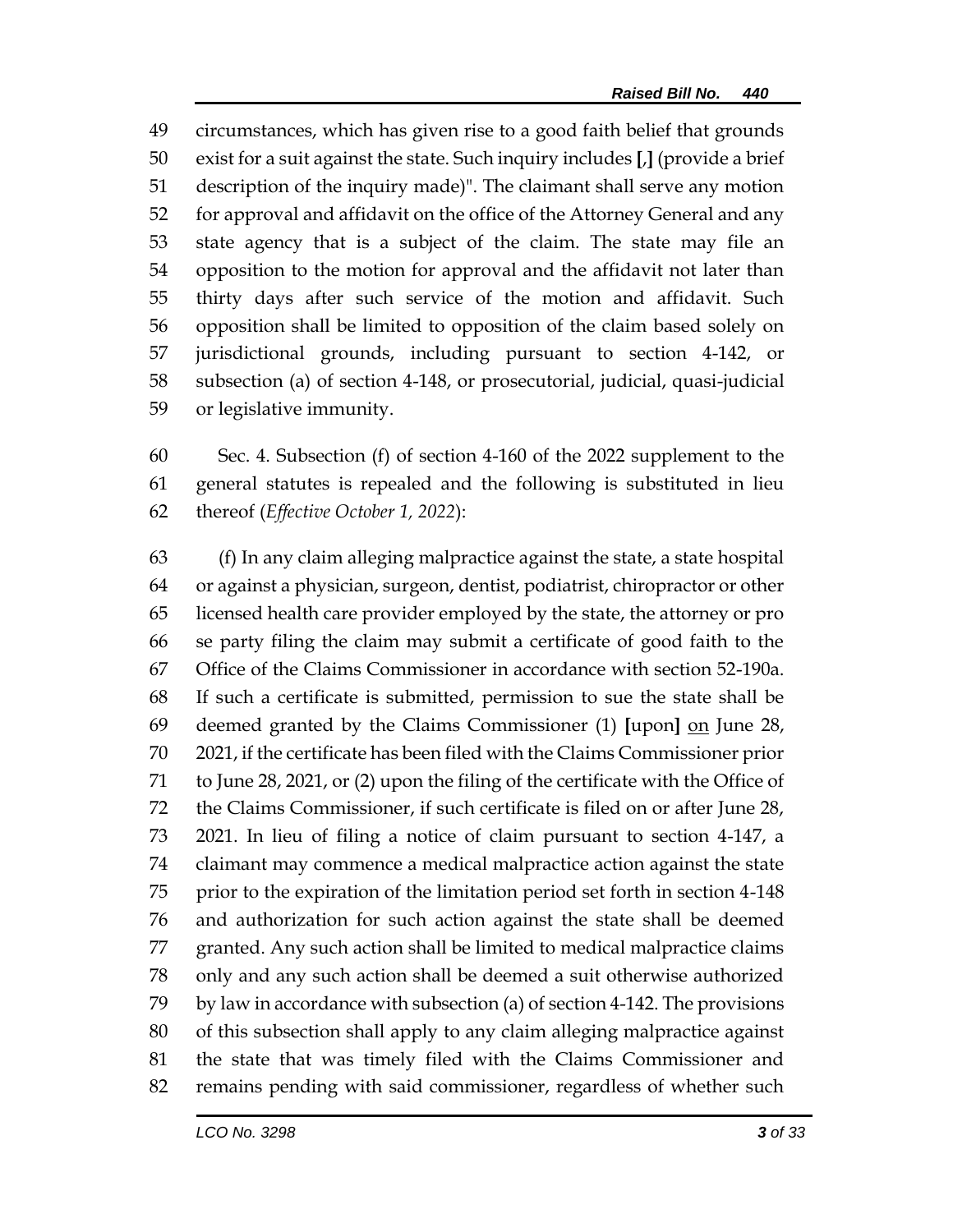claim was filed before, on or after October 1, 2019.

 Sec. 5. Section 4-190 of the 2022 supplement to the general statutes is repealed and the following is substituted in lieu thereof (*Effective October 1, 2022*):

As used in this chapter:

 (1) "Agency" means each state or municipal board, commission, department or officer, other than the legislature, courts, Governor, Lieutenant Governor, Attorney General or town or regional boards of education, which maintains a personal data system.

 (2) "Attorney" means an attorney at law empowered by a person to assert the confidentiality of or right of access to personal data under this chapter.

 (3) "Authorized representative" means a parent, or a guardian or conservator, other than an attorney, appointed to act on behalf of a person and empowered by such person to assert the confidentiality of or right of access to personal data under this chapter.

 (4) "Automated personal data system" means a personal data system in which data is stored, in whole or part, in a computer or in computer accessible files.

 (5) "Computer accessible files" means any personal data which is stored on-line or off-line, which can be identified by use of electronic 104 means, including, but not limited to, microfilm and microfilm devices, 105 which includes, but is not limited to, magnetic tape, magnetic film, magnetic disks, magnetic drums, internal memory utilized by any processing device, including computers or telecommunications control units, punched cards, optically **[**scanable**]** scannable paper or film.

(6) "Maintain" means collect, maintain, use or disseminate.

 (7) "Manual personal data system" means a personal data system other than an automated personal data system.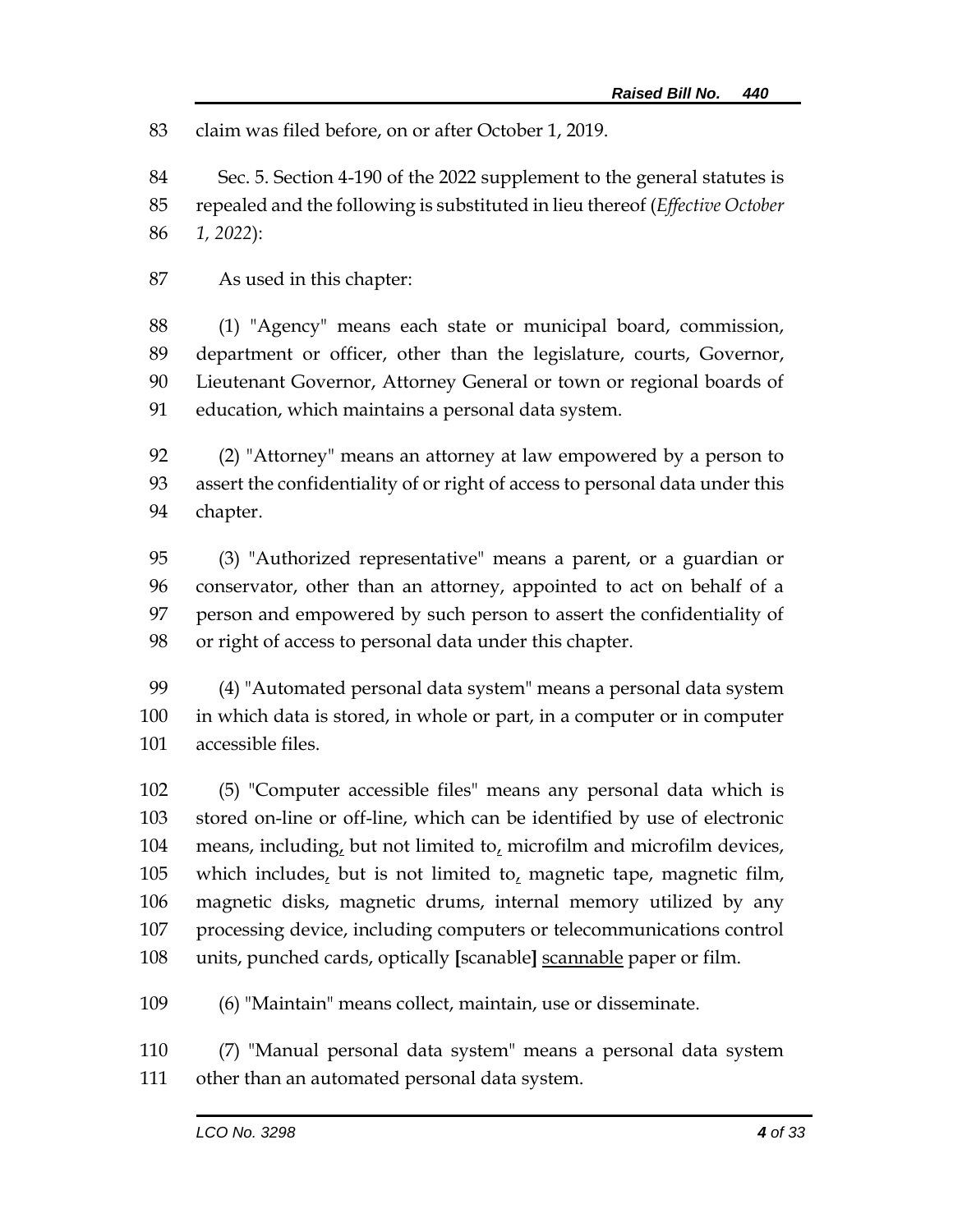(8) "Person" means an individual of any age concerning whom personal data is maintained in a personal data system, or a person's attorney or authorized representative.

 (9) "Personal data" means any information about a person's education, finances, medical or emotional condition or history, employment or business history, family or personal relationships, reputation or character which because of name, identifying number, mark or description can be readily associated with a particular person. "Personal data" shall not be construed to make available to a person any record described in subdivision (3) or (18) of subsection (b) of section 1- 210.

 (10) "Personal data system" means a collection of records containing personal data.

 (11) "Record" means any collection of personal data **[**, defined in subdivision (9),**]** which is collected, maintained or disseminated.

 Sec. 6. Subsection (a) of section 7-51a of the 2022 supplement to the general statutes is repealed and the following is substituted in lieu thereof (*Effective October 1, 2022*):

 (a) Any person eighteen years of age or older may purchase certified copies of marriage and death records, and certified copies of records of births or fetal deaths which are at least one hundred years old, in the custody of any registrar of vital statistics. The department may issue uncertified copies of death certificates for deaths occurring less than one hundred years ago, and uncertified copies of birth, marriage, death and fetal death certificates for births, marriages, deaths and fetal deaths that occurred at least one hundred years ago, to researchers approved by the department pursuant to section 19a-25, and to state and federal agencies approved by the department. During all normal business hours, members of genealogical societies incorporated or authorized by the Secretary of the State to do business or conduct affairs in this state shall (1) have full access to all vital records in the custody of any registrar of vital statistics, including certificates, ledgers, record books, card files,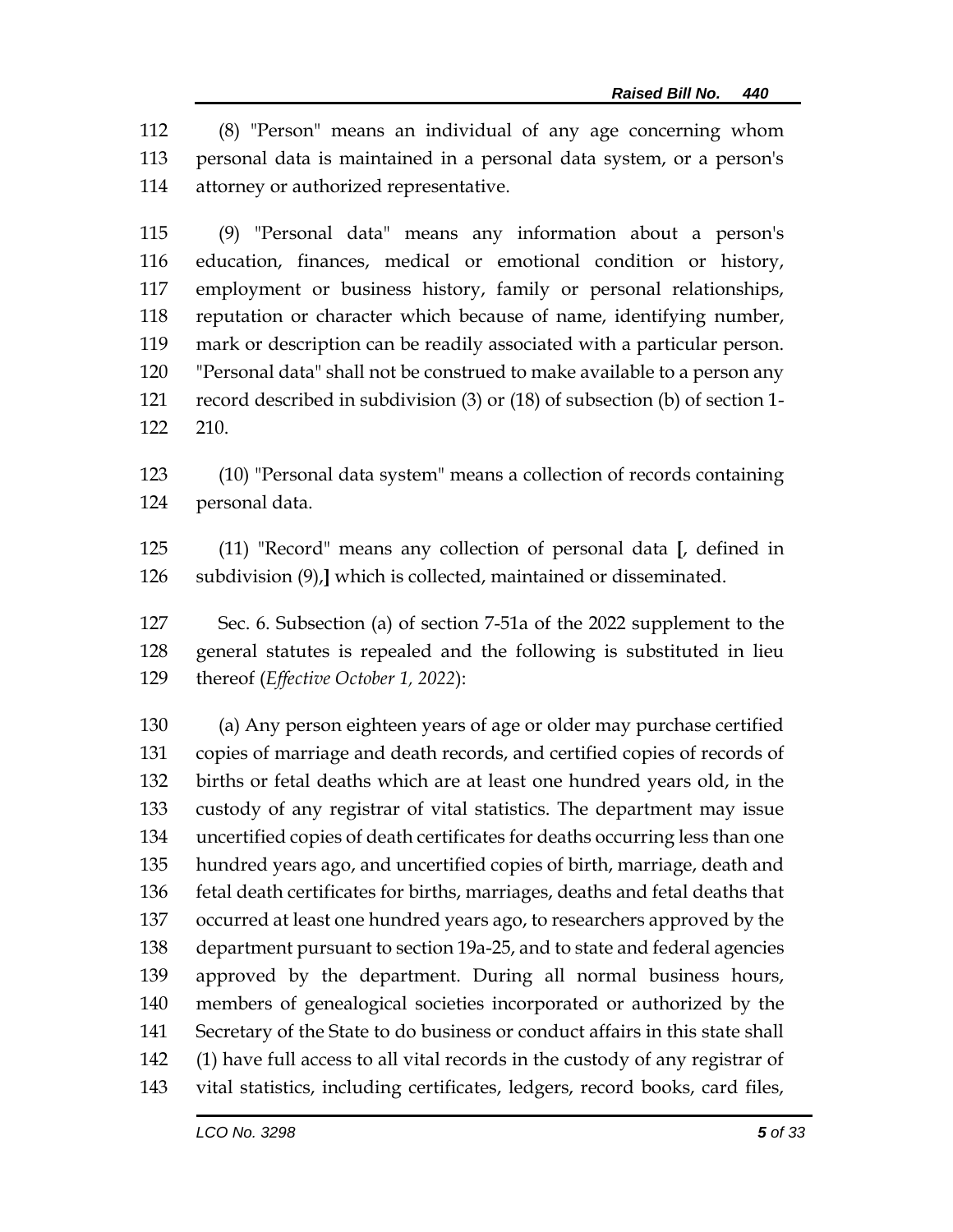indexes and database printouts, except for those records containing Social Security numbers protected pursuant to 42 USC 405 (c)(2)(C), and confidential files on adoptions, gender change, surrogacy agreements **[**,**]** and parentage, (2) be permitted to make notes from such records, (3) be permitted to purchase certified copies of such records, and (4) be permitted to incorporate statistics derived from such records in the publications of such genealogical societies. For all vital records containing Social Security numbers that are protected from disclosure pursuant to federal law, the Social Security numbers contained on such records shall be redacted from any certified copy of such records issued to a genealogist by a registrar of vital statistics.

 Sec. 7. Section 8-265c of the 2022 supplement to the general statutes, as amended by section 13 of public act 21-32, is repealed and the following is substituted in lieu thereof (*Effective January 1, 2023*):

 The authority shall require that occupancy of all housing financed or otherwise assisted under this chapter be open to all persons regardless of race, creed, color, national origin or ancestry, sex, **[**or**]** gender identity or expression or erased criminal history record information, as defined in section 46a-80a, and that the contractors and subcontractors engaged in the construction or rehabilitation of such housing shall take affirmative action to provide equal opportunity for employment without discrimination as to race, creed, color, national origin or ancestry, sex, gender identity or expression or erased criminal history record information.

 Sec. 8. Subsection (a) of section 22-4c of the 2022 supplement to the general statutes is repealed and the following is substituted in lieu thereof (*Effective October 1, 2022*):

 (a) The Commissioner of Agriculture may: (1) Adopt, amend or repeal, in accordance with the provisions of chapter 54, such standards, criteria and regulations, and such procedural regulations as are necessary and proper to carry out the commissioner's functions, powers and duties; (2) enter into contracts with any person, firm, corporation or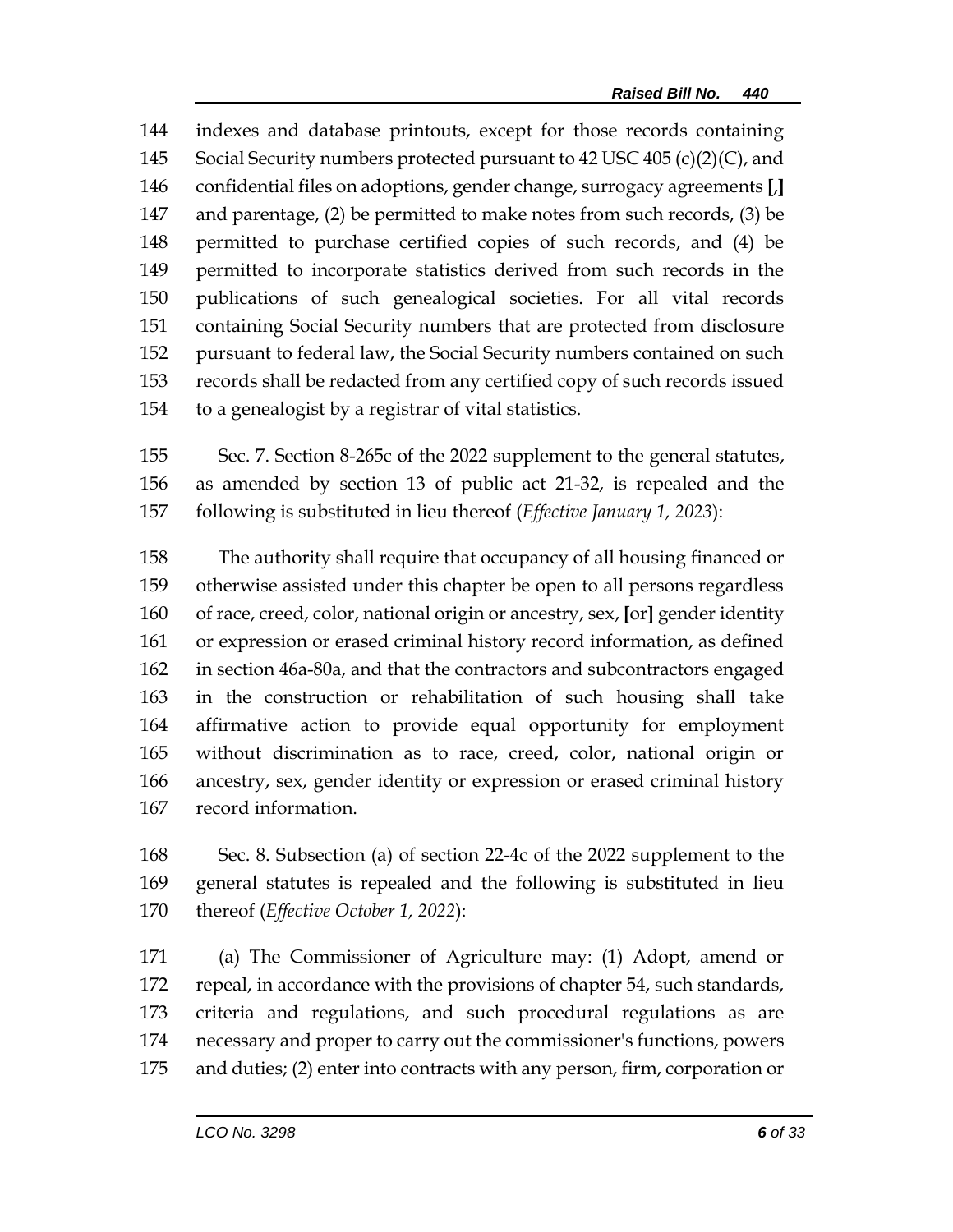association to do all things necessary or convenient to carry out the functions, powers and duties of the department; (3) initiate and receive complaints as to any actual or suspected violation of any statute, regulation, permit or order administered, adopted or issued by the commissioner. The commissioner may hold hearings, administer oaths, take testimony and subpoena witnesses and evidence, enter orders and institute legal proceedings including, but not limited to, suits for injunctions and for the enforcement of any statute, regulation, order or permit administered, adopted or issued by the commissioner. The commissioner, or the commissioner's agent, may issue a citation in accordance with section 51-164n for any infraction or violation established in any provision of the general statutes that is under the commissioner's authority; (4) provide an advisory opinion, upon request of any municipality, state agency, tax assessor or any landowner as to what constitutes agriculture or farming pursuant to subsection (q) of section 1-1, or regarding classification of land as farm land or open space land pursuant to sections 12-107b to 12-107f, inclusive; (5) in accordance with constitutional limitations, enter at all reasonable times, without liability, upon any public or private property, except a private residence, for the purpose of inspection and investigation to ascertain possible violations of any statute, regulation, order or permit administered, adopted or issued by the commissioner and the owner, managing agent or occupant of any such property shall permit such entry, and no action for trespass shall lie against the commissioner for such entry, or the commissioner may apply to any court having criminal jurisdiction for a warrant to inspect such premises to determine compliance with any statute, regulation, order or permit or methods of manufacture or production ascertained by the commissioner during, or as a result of, any inspection, investigation or hearing; (6) undertake any studies, inquiries, surveys or analyses the commissioner may deem relevant, through the personnel of the department or in cooperation with any public or private agency, to accomplish the functions, powers and duties of the commissioner; (7) require the posting of sufficient performance bond or other security to assure compliance with any permit or order; (8) provide by notice printed on any form that any false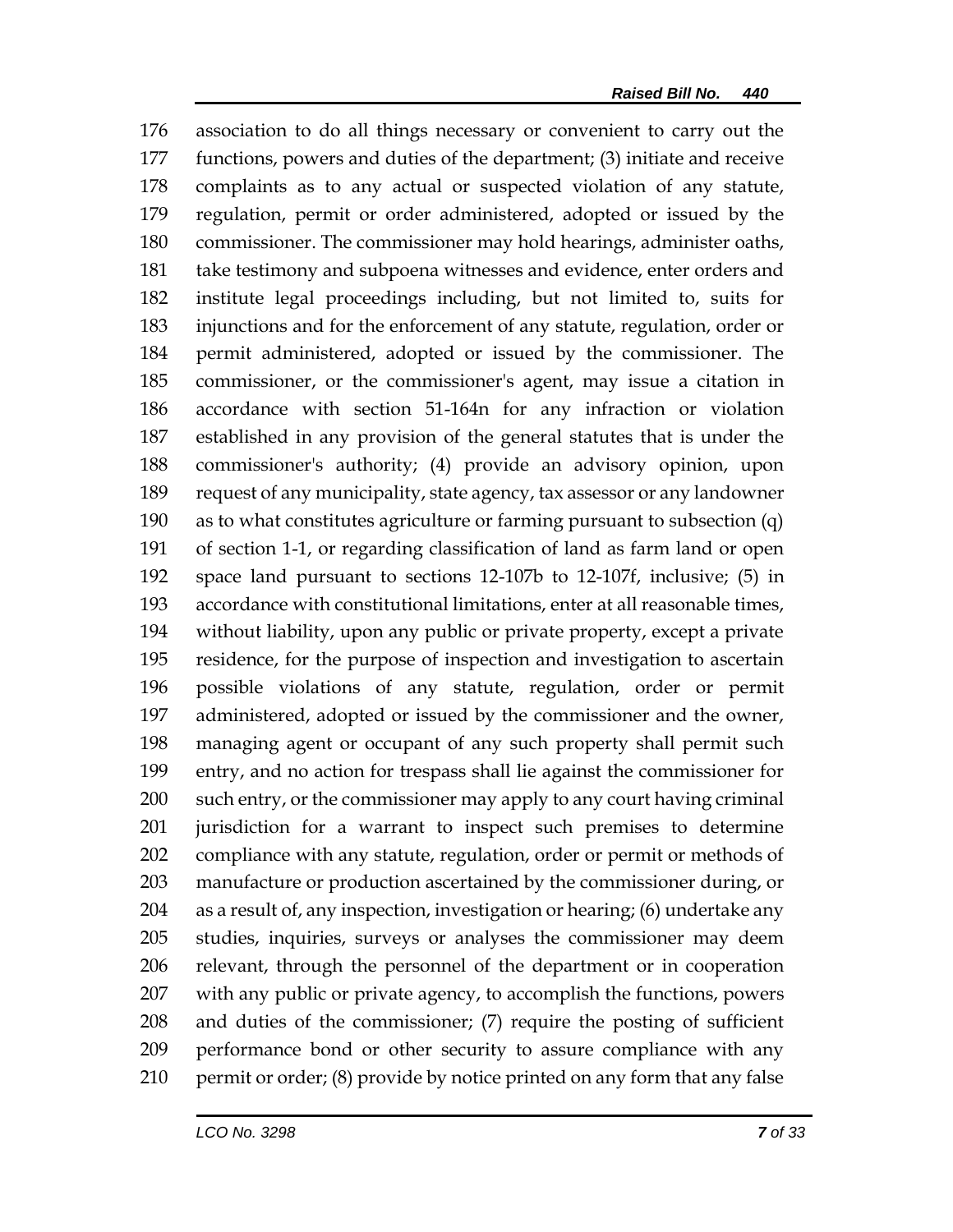statement made thereon or pursuant thereto is punishable as a criminal offense under section 53a-157b; and (9) by regulations adopted in accordance with the provisions of chapter 54, require the payment of a fee sufficient to cover the reasonable cost of acting upon an application for and monitoring compliance with the terms and conditions of any state or federal permit, license, registration, order, certificate or approval. Such costs may include, but are not limited to, the costs of (A) public notice, (B) reviews, inspections and testing incidental to the issuance of and monitoring of compliance with such permits, licenses, orders, certificates and approvals, and (C) surveying and staking boundary lines. The applicant shall pay the fee established in accordance with the provisions of this section prior to the final decision of the commissioner on the application. The commissioner may postpone review of an application until receipt of the payment.

 Sec. 9. Subdivision (2) of subsection (c) of section 27-103 of the 2022 supplement to the general statutes is repealed and the following is substituted in lieu thereof (*Effective October 1, 2022*):

 (2) All initial appointments to the board shall be made not later than December 1, 2021, and shall terminate on November **[**31**]** 30, 2023, or November **[**31**]** 30, 2024, as applicable, regardless of when the initial appointment was made. Any member of the board may serve more than one term.

 Sec. 10. Subsection (a) of section 30-89 of the 2022 supplement to the general statutes is repealed and the following is substituted in lieu thereof (*Effective October 1, 2022*):

 (a) Any person to whom the sale of alcoholic liquor is by law forbidden who purchases or attempts to purchase such liquor or who makes any false statement for the purpose of procuring such liquor shall 239 be fined not less than two hundred dollars or more than five hundred dollars.

 Sec. 11. Section 31-232c of the general statutes is repealed and the following is substituted in lieu thereof (*Effective October 1, 2022*):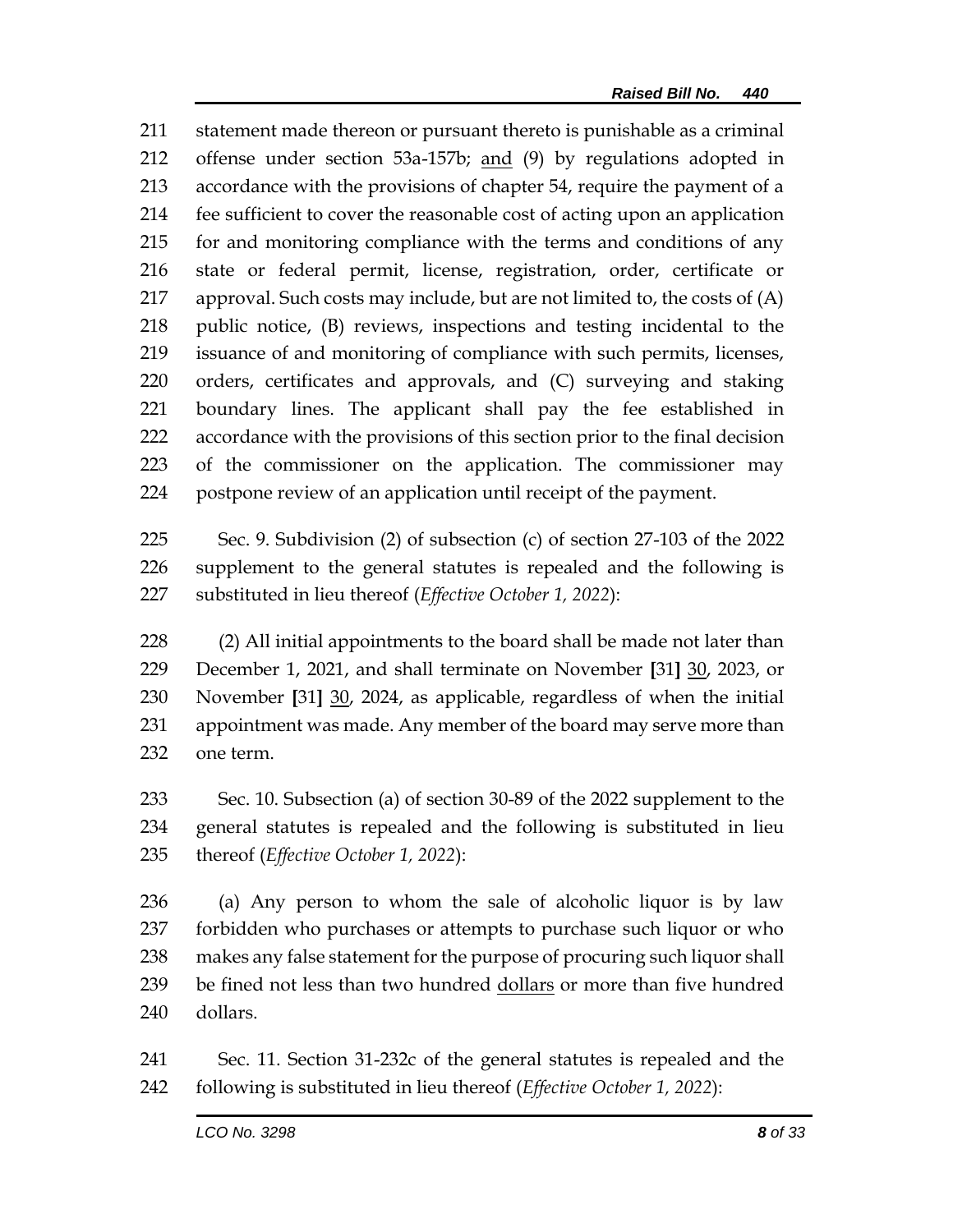Except when the result would be inconsistent with the other provisions of subsection (d) of section 31-222 and sections 31-231b, 31- 232b to 31-232k, inclusive, **[**31-236(a)(8)**]** subdivision (8) of subsection (a) of section 31-236 and section 31-250, as provided in the regulations of the administrator, the provisions of this chapter, which apply to claims for, or the payment of, regular benefits, including benefits for partial unemployment, shall apply to claims for, and the payment of, extended benefits.

 Sec. 12. Section 31-232h of the general statutes is repealed and the following is substituted in lieu thereof (*Effective October 1, 2022*):

 No individual shall receive both extended benefits and additional benefits during or in respect to the same week. An individual may become eligible to receive additional benefits under section 31-232a with respect to a week of unemployment only if he is not eligible to receive extended benefits under subsection (d) of section 31-222 and sections 31- 231b, 31-232b to 31-232k, inclusive, **[**31-236(a)(8)**]** subdivision (8) of 259 subsection (a) of section 31-236 and section 31-250 with respect to such week.

 Sec. 13. Section 31-232i of the general statutes is repealed and the following is substituted in lieu thereof (*Effective October 1, 2022*):

 In the administration of the provisions of subsection (d) of section 31- 222 and sections 31-231b, 31-232b to 31-232k, inclusive, **[**31-236(a)(8)**]** 265 subdivision (8) of subsection (a) of section 31-236 and section 31-250, which are enacted to conform with the requirements of the Federal-State Extended Unemployment Compensation Act of 1970, the administrator shall take such action as may be necessary (1) to ensure that the provisions are so interpreted and applied as to meet the requirements of such federal act as interpreted by the United States Department of Labor and (2) to secure to this state the full reimbursement of the federal share of extended benefits paid under said sections that are reimbursable under the federal act.

Sec. 14. Subdivision (9) of subsection (a) of section 31-236 of the 2022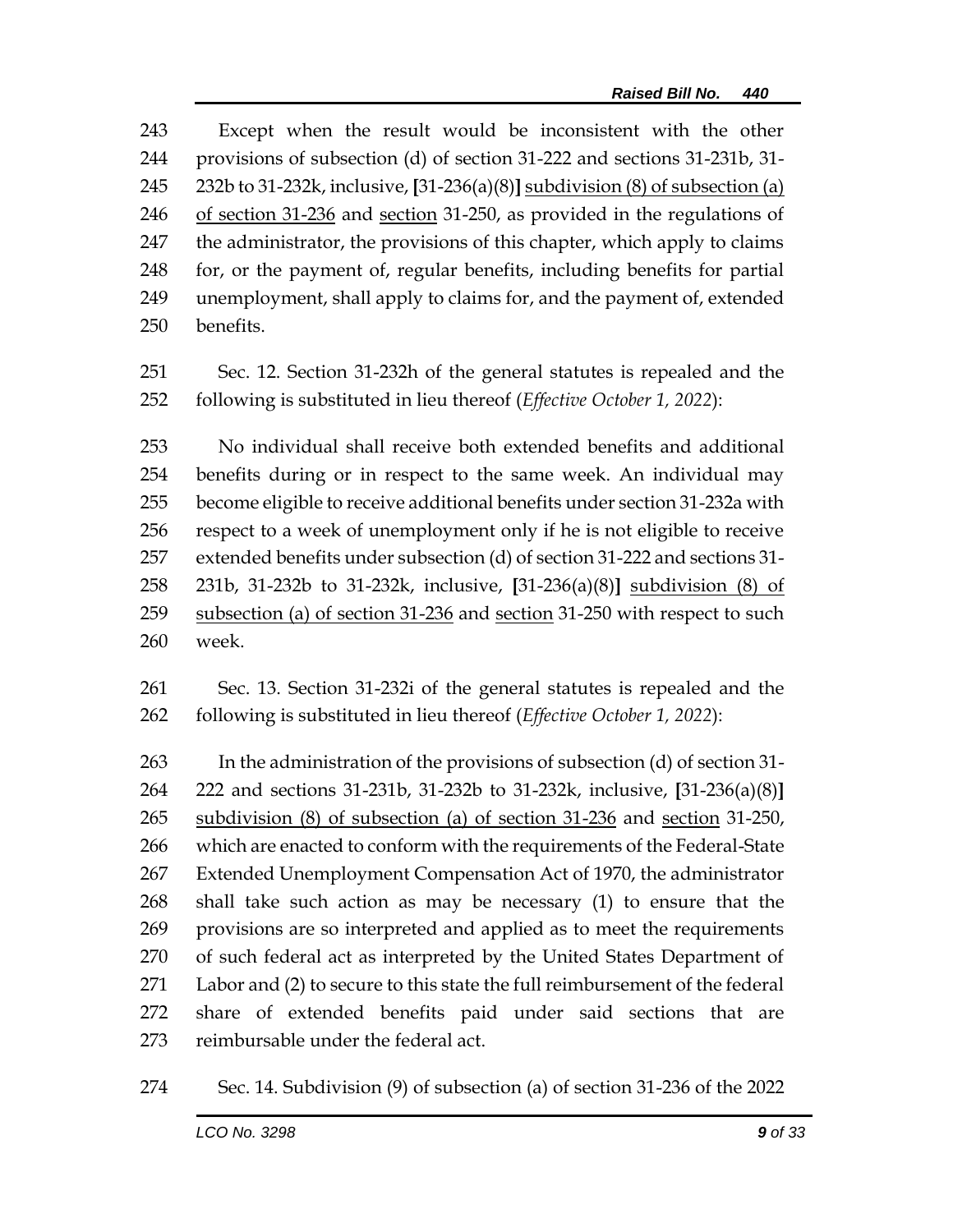supplement to the general statutes is repealed and the following is substituted in lieu thereof (*Effective October 1, 2022*):

 (9) If the administrator finds that the individual has retired and that such retirement was voluntary, until the individual has again become employed and has been paid wages in an amount required as a condition of eligibility as set forth in subdivision (3) of subsection (a) of section 31-235; except that the individual is not ineligible on account of such retirement if the administrator finds (A) that the individual has retired because (i) such individual's work has become unsuitable considering such individual's physical condition and the degree of risk to such individual's health and safety, and (ii) such individual has requested of such individual's employer other work that is suitable, and (iii) such individual's employer did not offer such individual such work, or (B) that the individual has been involuntarily retired;

 Sec. 15. Subsection (b) of section 31-237d of the general statutes is repealed and the following is substituted in lieu thereof (*Effective October 1, 2022*):

 (b) In any appeal to the board the board or any of its members may hear the appeal, except that the full board shall hear and decide cases requiring the application of **[**subsection (a)(3)**]** subdivision (3) of subsection (a) of section 31-236 and cases in which a party has specifically requested in writing a hearing by the full board, provided the decision on all appeals shall be by a majority vote of the full board. The board shall approve or reject, by a majority vote, each request for a hearing before the full board in accordance with the criteria for granting such requests established in regulations adopted pursuant to section 31- 237g. In any case before the board, the board may delegate to a referee or other qualified employee of the appeals division the taking or hearing of evidence.

 Sec. 16. Subdivision (1) of subsection (f) of section 31-374 of the general statutes is repealed and the following is substituted in lieu thereof (*Effective October 1, 2022*):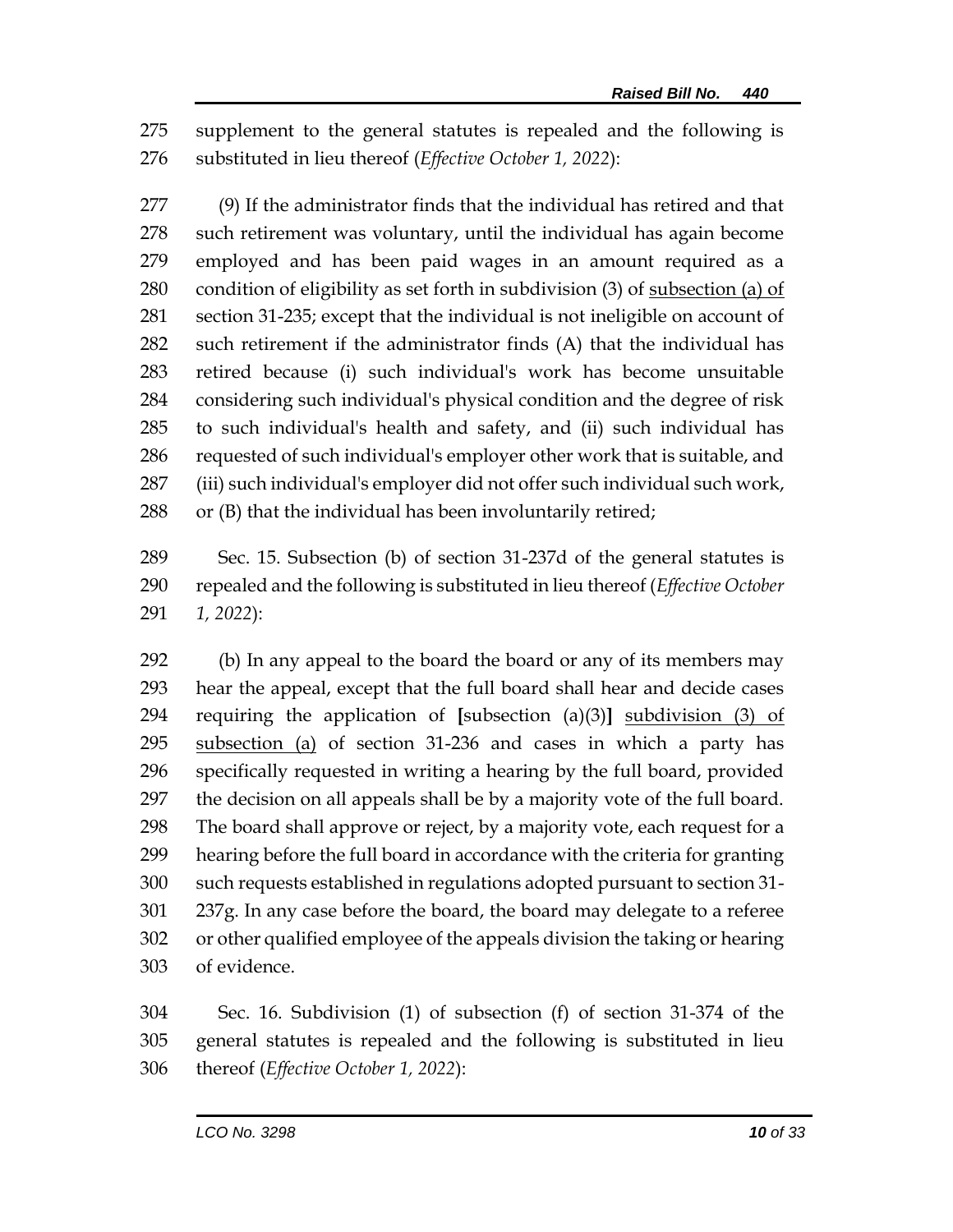(f) (1) Any employee or representative of employees who believes that there is a violation of an occupational safety or health standard or that there is an imminent danger of physical harm may request an inspection by giving notice to the commissioner or his authorized representative of such violation or danger. Any such notice shall be reduced to writing and shall set forth with reasonable particularity the grounds for the notice, and shall be signed by the employees or the 314 representative of employees. A copy of such notice shall be provided to the employer or the employer's agent no later than the time of the inspection, provided, upon the request of the person giving such notice, his or her name and the names of individual employees referred to therein shall not appear in such copy or on any record published, released or made available pursuant to subsection (g) of this section. Upon the request of an individual employee whose name is not included in such notice, but who at any time provides information to the commissioner concerning the violation or danger alleged in such notice, the name of such individual employee shall not appear on any record published, released or made available pursuant to subsection (g) of this section. If upon receipt of such notification the commissioner determines there are reasonable grounds to believe that such violation or danger exists, he shall make an inspection in accordance with the provisions of this section as soon as practicable to determine if such violation or danger exists. Such inspection may be limited to the alleged violation or danger. If the commissioner determines there are no reasonable grounds to believe that such violation or danger exists, he shall notify the employer, employee or representative of employees in writing of such determination. Such notification shall not preclude future enforcement action if conditions change.

 Sec. 17. Section 45a-186b of the 2022 supplement to the general statutes is repealed and the following is substituted in lieu thereof (*Effective October 1, 2022*):

 In an appeal taken under section 45a-186 from a matter heard on the record in the Probate Court under section 17a-498, 17a-543, 17a-543a, 17a-685 **[**,**]** or 19a-131b, sections 45a-644 to 45a-667v, inclusive, or section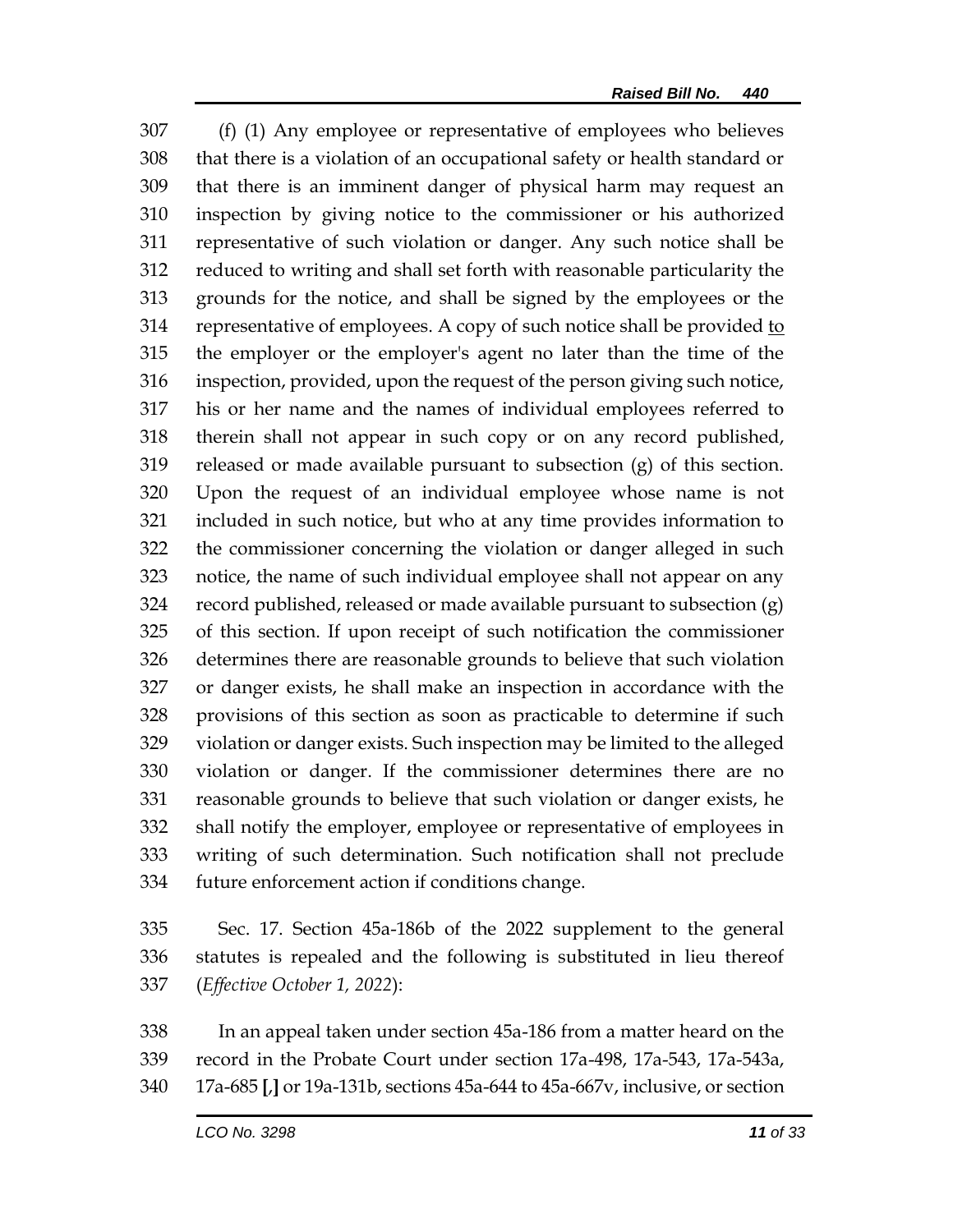51-72 or 51-73, the Superior Court shall not substitute its judgment for that of the Probate Court as to the weight of the evidence on questions of fact. The Superior Court shall affirm the decision of the Probate Court unless the Superior Court finds that substantial rights of the person appealing have been prejudiced because the findings, inferences, conclusions or decisions are: (1) In violation of the federal or state constitution or the general statutes, (2) in excess of the statutory authority of the Probate Court, (3) made on unlawful procedure, (4) affected by other error of law, (5) clearly erroneous in view of the reliable, probative and substantial evidence on the whole record, or (6) arbitrary or capricious or characterized by abuse of discretion or clearly unwarranted exercise of discretion. If the Superior Court finds such prejudice, the Superior Court shall sustain the appeal and, if appropriate, may render a judgment that modifies the Probate Court's order, denial or decree or remand the case to the Probate Court for further proceedings. For the purposes of this section, a remand is a final judgment.

 Sec. 18. Subdivision (2) of section 45a-604 of the 2022 supplement to the general statutes is repealed and the following is substituted in lieu thereof (*Effective October 1, 2022*):

 (2) "Father" means a man who is a parent as defined **[**by**]** in section 46b-451;

 Sec. 19. Subdivision (15) of section 46a-54 of the 2022 supplement to the general statutes is repealed and the following is substituted in lieu thereof (*Effective October 1, 2022*):

 (15) To require an employer having three or more employees to (A) post in a prominent and accessible location information concerning the illegality of sexual harassment and remedies available to victims of sexual harassment, (B) provide, not later than three months after the employee's start date with the employer, a copy of the information concerning the illegality of sexual harassment and remedies available to victims of sexual harassment to each employee by electronic mail with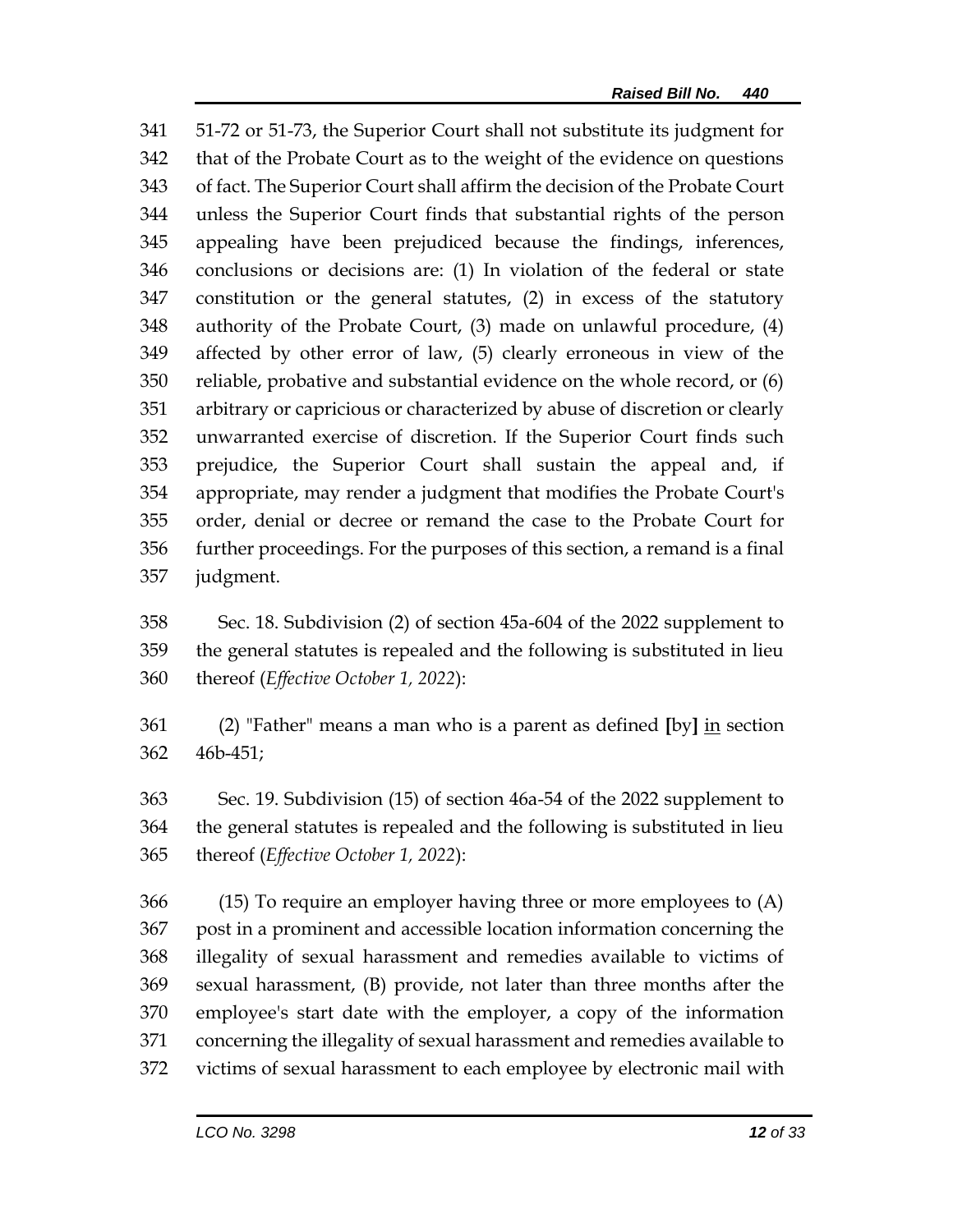a subject line that includes the words "Sexual Harassment Policy" or words of similar import, if (i) the employer has provided an electronic mail account to the employee, or (ii) the employee has provided the employer with an electronic mail address, provided if an employer has not provided an electronic mail account to the employee, the employer shall post the information concerning the illegality of sexual harassment and remedies available to victims of sexual harassment on the employer's Internet web site, if the employer maintains such an Internet web site. An employer may comply with the requirements of this subparagraph, by providing an employee with the link to the commission's Internet web site concerning the illegality of sexual harassment and the remedies available to victims of sexual harassment by electronic mail, text message or in writing; and (C) provide two hours of training and education to employees within one year of October 1, 2019, provided any employer who has provided such training and education to any such employees after October 1, 2018, shall not be required to provide such training and education a second time. An employer having (i) three or more employees, shall provide such training and education to an employee hired on or after October 1, 2019, not later than six months after the date of his or her hire, provided the commission has developed and made available such training and education materials in accordance with the provisions of subdivision (8) of subsection (a) of section 46a-56; or (ii) less than three employees shall provide such training and education to all supervisory employees within one year of October 1, 2019, and to all new supervisory employees within six months of their assumption of a supervisory position, provided any employer who has provided such training and education to any such supervisory employees after October 1, 2018, shall not be required to provide such training and education a second time. Any supervisory employee hired on or after October 1, 2019, by an employer having less than three employees, shall receive such training and education not later than six months after the date of his or her hire, provided the commission has developed and made available such training and education materials in accordance with the provisions of subdivision (8) of subsection (a) of section 46a-56. Such training and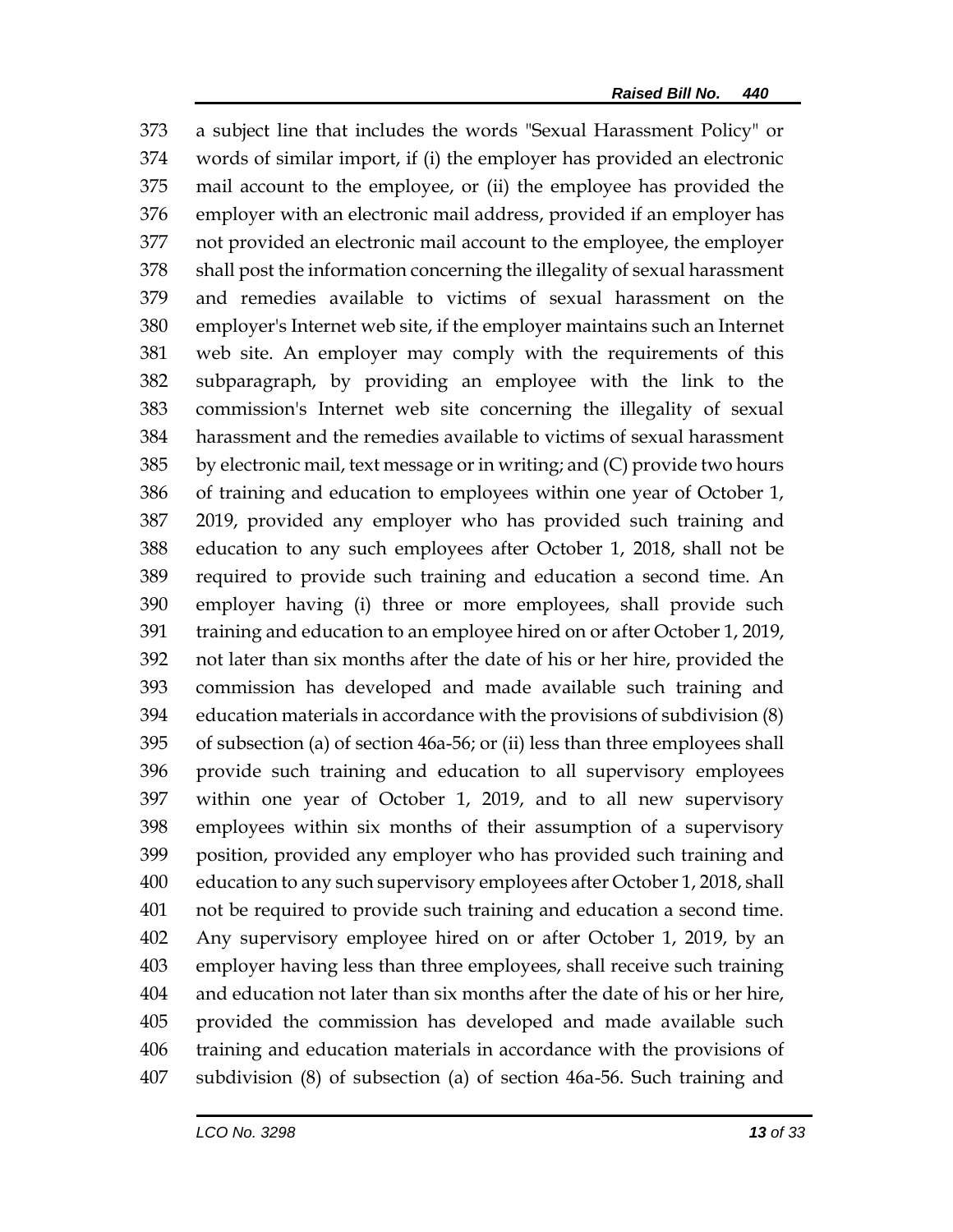education shall include information concerning the federal and state statutory provisions concerning sexual harassment and remedies available to victims of sexual harassment. If an employee has received in-person training provided by the commission or has taken the no cost online training provided by the commission on its Internet web site in accordance with the provisions of subdivision (8) of subsection (a) of section 46a-56 **[**,**]** while employed by a different employer within the two years preceding the date of hire, an employer may consider such prior training to satisfy the training requirements of this **[**section**]** subdivision. An employer who is required to provide training under this subdivision shall provide periodic supplemental training that updates all supervisory and nonsupervisory employees on the content of such training and education not less than every ten years. As used in this subdivision, "sexual harassment" has the same meaning as provided in subdivision (8) of subsection (b) of section 46a-60 and "employer" includes the General Assembly and "employee" means any individual employed by an employer, including an individual employed by such individual's parent, spouse or child;

 Sec. 20. Section 46a-79 of the 2022 supplement to the general statutes, as amended by section 30 of public act 21-32, is repealed and the following is substituted in lieu thereof (*Effective January 1, 2023*):

 The General Assembly finds that the public is best protected when criminal offenders are rehabilitated and returned to society prepared to take their places as productive citizens and that the ability of returned offenders to find meaningful employment is directly related to their normal functioning in the community. It is therefore the policy of this state to encourage all employers to give favorable consideration to providing jobs to qualified individuals, including those who may have conviction information, as defined in section 54-142g. Nothing in this section shall be construed to permit any employer to refuse to hire or employ or to bar or to discharge from employment or to discriminate 439 against an individual in compensation or in terms of employment on the basis of **[**that person's**]** such individual's erased criminal history record information, as defined in section 46a-80a.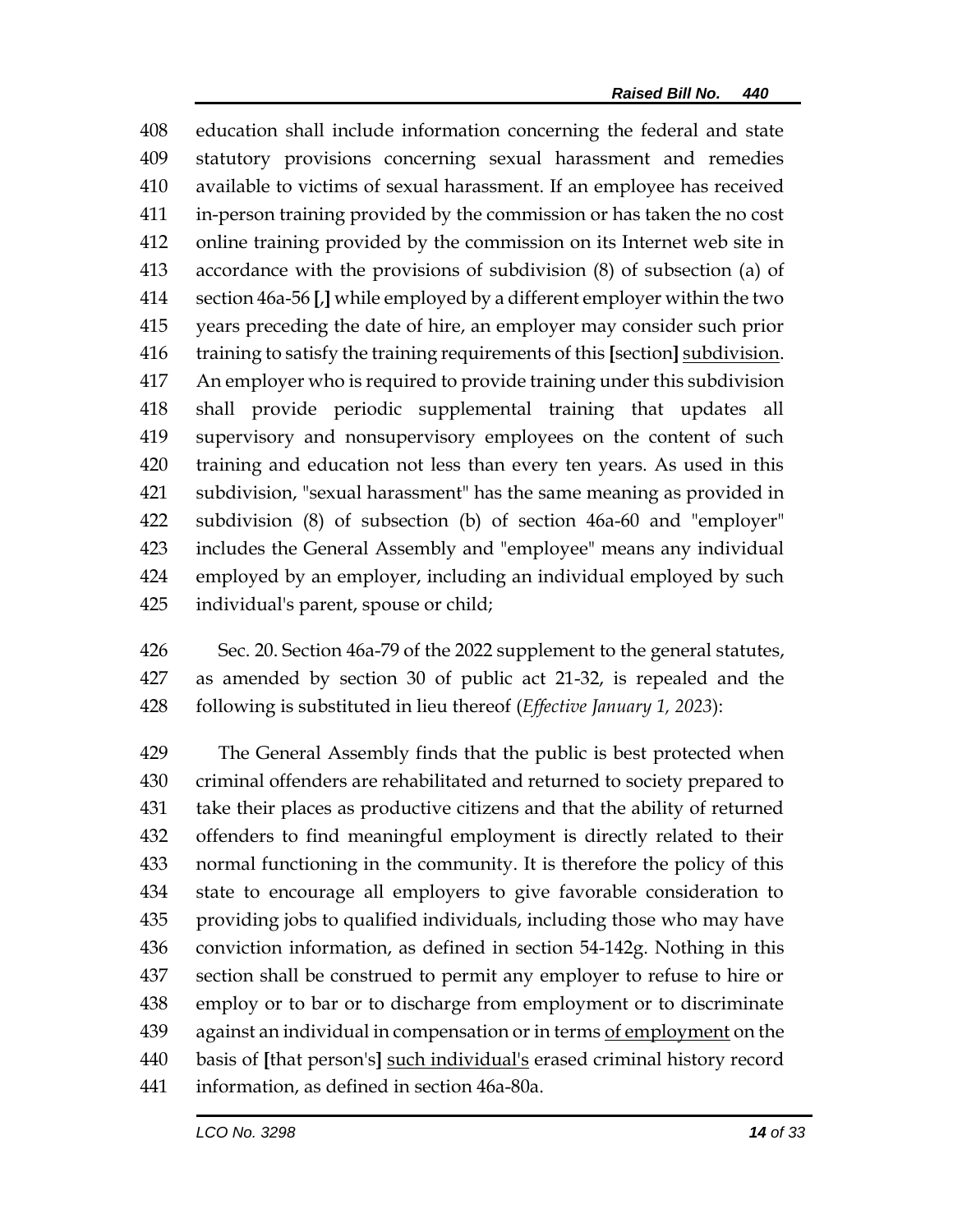Sec. 21. Subsection (b) of section 46a-170 of the 2022 supplement to the general statutes is repealed and the following is substituted in lieu thereof (*Effective October 1, 2022*):

 (b) The council shall consist of the following members: (1) The Chief State's Attorney, or a designee; (2) the Chief Public Defender, or a designee; (3) the Commissioner of Emergency Services and Public Protection, or the commissioner's designee; (4) the Labor Commissioner, or the commissioner's designee; (5) the Commissioner of Social Services, or the commissioner's designee; (6) the Commissioner of Public Health, or the commissioner's designee; (7) the Commissioner of Mental Health and Addiction Services, or the commissioner's designee; (8) the Commissioner of Children and Families, or the commissioner's designee; (9) the Commissioner of Consumer Protection, or the commissioner's designee; (10) the director of the Basic Training Division of the Police Officer Standards and Training Council, or the director's designee; (11) the Child Advocate, or the Child Advocate's designee; (12) the Victim Advocate, or the Victim Advocate's designee; (13) a chairperson of the Commission on Women, Children, Seniors, Equity and Opportunity, or the chairperson's designee; (14) one representative of the Office of Victim Services of the Judicial Branch appointed by the Chief Court Administrator; (15) a municipal police chief appointed by the Connecticut Police Chiefs Association, or a designee; (16) the Commissioner of Education, or the commissioner's designee; (17) an adult victim of trafficking, appointed by the Governor; (18) a judge of the Superior Court, appointed by the Chief Court Administrator; (19) a state's attorney appointed by the Chief State's Attorney; (20) a public defender appointed by the Chief Public Defender; and (21) fifteen public members appointed as follows: The Governor shall appoint three members, one of whom shall represent victims of commercial exploitation of children, one of whom shall represent sex trafficking victims who are children and one of whom shall represent a coalition of children's advocacy centers and multidisciplinary teams that are dedicated to serving child abuse victims and their families, the president pro tempore of the Senate shall appoint two members, one of whom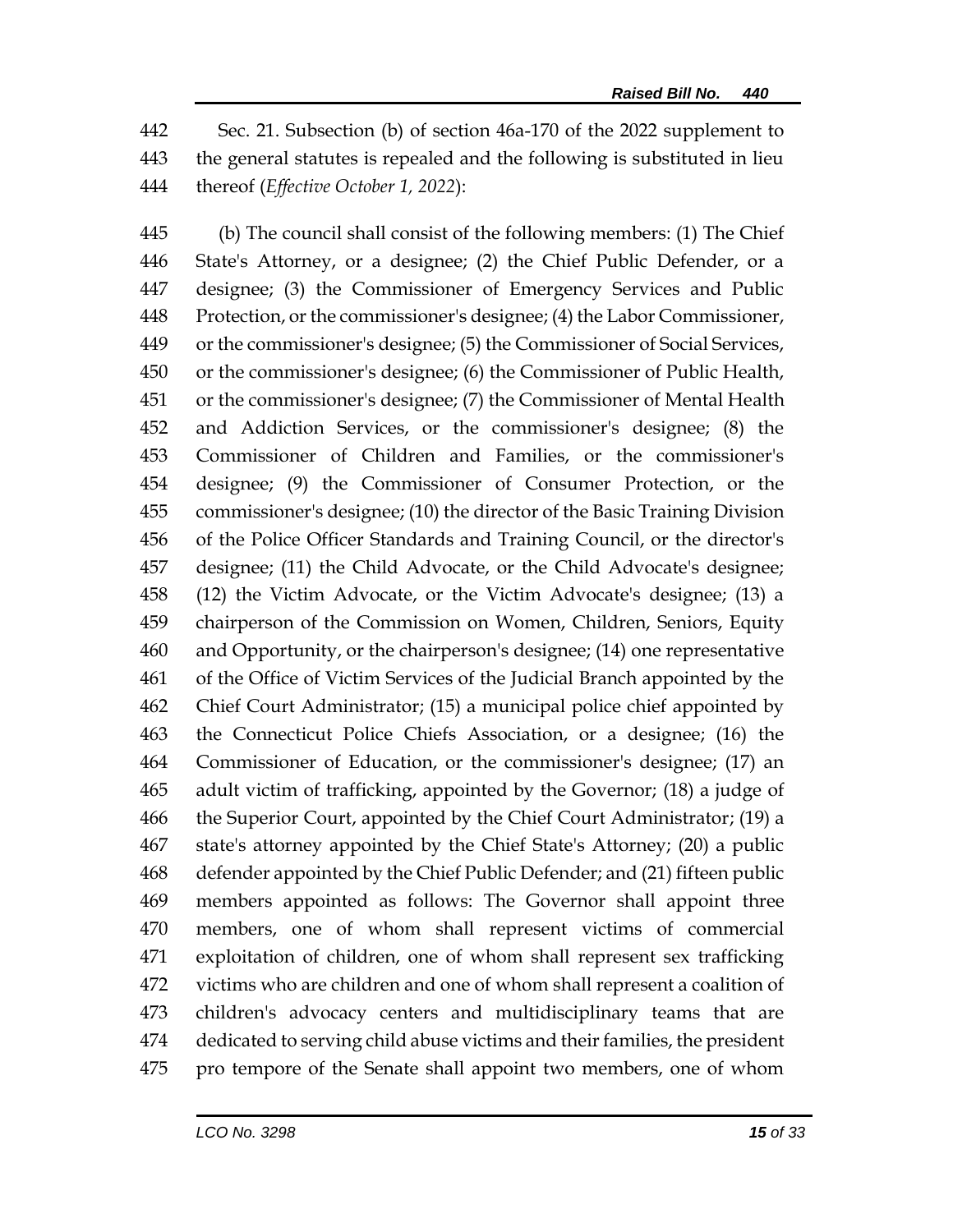shall represent the Connecticut Alliance to End Sexual Violence and one of whom shall represent an organization that provides civil legal services to low-income individuals, the speaker of the House of Representatives shall appoint two members, one of whom shall represent the Connecticut Coalition Against Domestic Violence and one of whom shall represent the Connecticut Lodging Association, the majority leader of the Senate shall appoint two members, one of whom shall represent an organization that deals with behavioral health needs of women and children and one of whom shall represent the Connecticut Coalition to **[**end**]** End Homelessness, the majority leader of the House of Representatives shall appoint two members, one of whom shall represent an organization that advocates on social justice and human rights issues and one of whom shall represent the Connecticut Criminal Defense Lawyers Association, the minority leader of the Senate shall appoint two members, one of whom shall represent the Connecticut Immigrant and Refugee Coalition and one of whom shall represent massage therapists, and the minority leader of the House of Representatives shall appoint two members, one of whom shall represent the Motor Transport Association of Connecticut, Inc. and one of whom shall represent an organization that works with adult victims of trafficking.

 Sec. 22. Subsection (b) of section 46b-1 of the 2022 supplement to the general statutes is repealed and the following is substituted in lieu thereof (*Effective October 1, 2022*):

 (b) As used in this title, "domestic violence" means: (1) A continuous threat of present physical pain or physical injury against a family or household member, as defined in section 46b-38a; (2) stalking, including, but not limited to, stalking as described in section 53a-181d, of such family or household member; (3) a pattern of threatening, including, but not limited to, a pattern of threatening as described in section 53a-62, of such family or household member or a third party that intimidates such family or household member; or (4) coercive control of such family or household member, which is a pattern of behavior that in purpose or effect unreasonably interferes with a person's free will and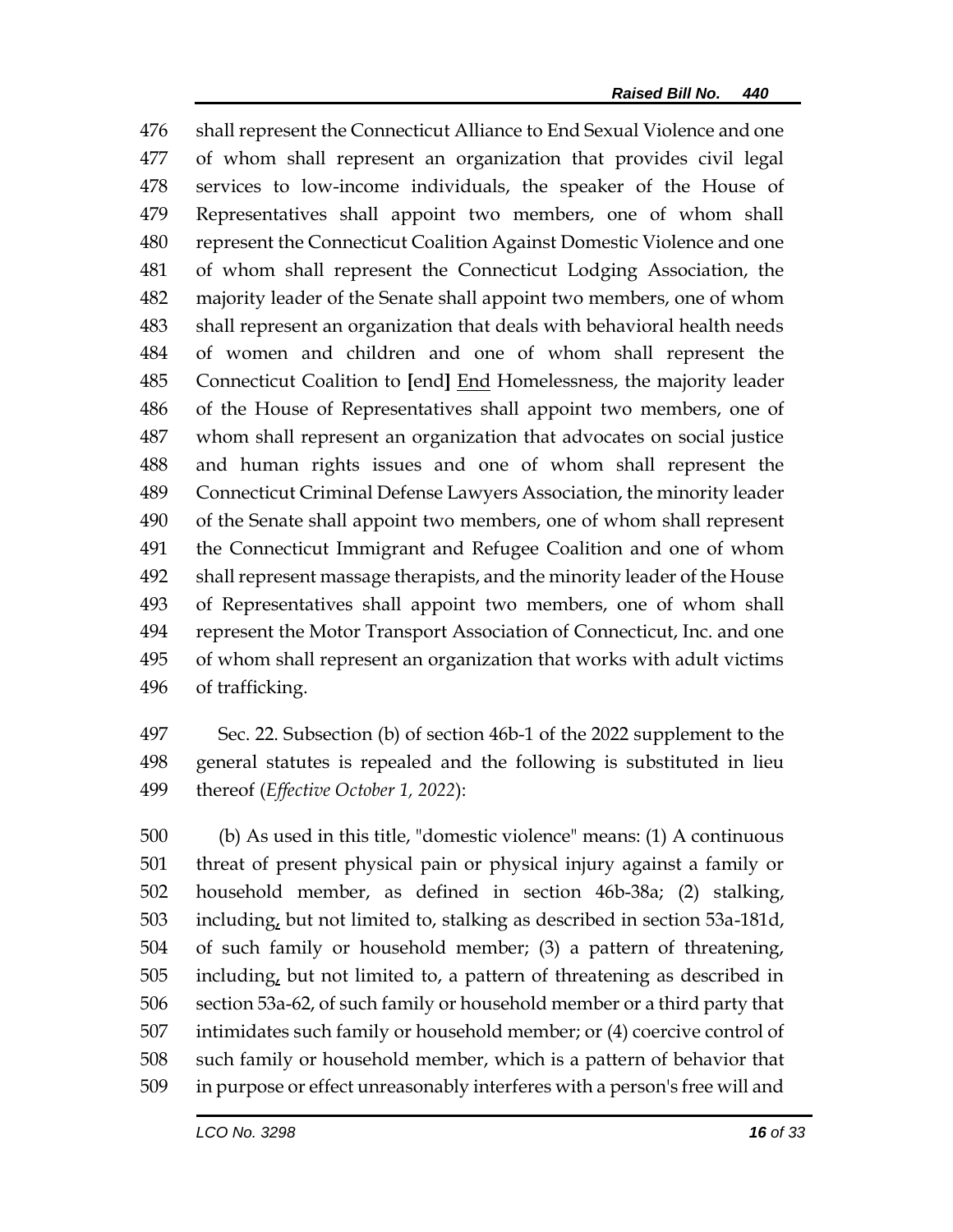personal liberty. "Coercive control" includes, but is not limited to, unreasonably engaging in any of the following:

 (A) Isolating the family or household member from friends, relatives or other sources of support;

(B) Depriving the family or household member of basic necessities;

 (C) Controlling, regulating or monitoring the family or household member's movements, communications, daily behavior, finances, economic resources or access to services;

 (D) Compelling the family or household member by force, threat or intimidation, including, but not limited to, threats based on actual or suspected immigration status, to (i) engage in conduct from which such family or household member has a right to abstain, or (ii) abstain from conduct that such family or household member has a right to pursue;

 (E) Committing or threatening to commit cruelty to animals that intimidates the family or household member; or

 (F) Forced sex acts, or threats of a sexual nature, including, but not limited to, threatened acts of sexual conduct, threats based on a person's sexuality or threats to release sexual images.

 Sec. 23. Subsection (a) of section 46b-15e of the 2022 supplement to the general statutes, as amended by section 2 of public act 21-67, is repealed and the following is substituted in lieu thereof (*Effective June 1, 2022*):

 (a) (1) The **[**office**]** Office of the Chief Court Administrator shall revise and simplify the process for filing an application for relief under section 46b-15. The **[**office**]** Office of the Chief Court Administrator shall ensure that any person seeking to file an application for relief is provided with a one-page, plain language explanation of how to apply for relief under section 46b-15.

(2) The **[**office**]** Office of the Chief Court Administrator shall develop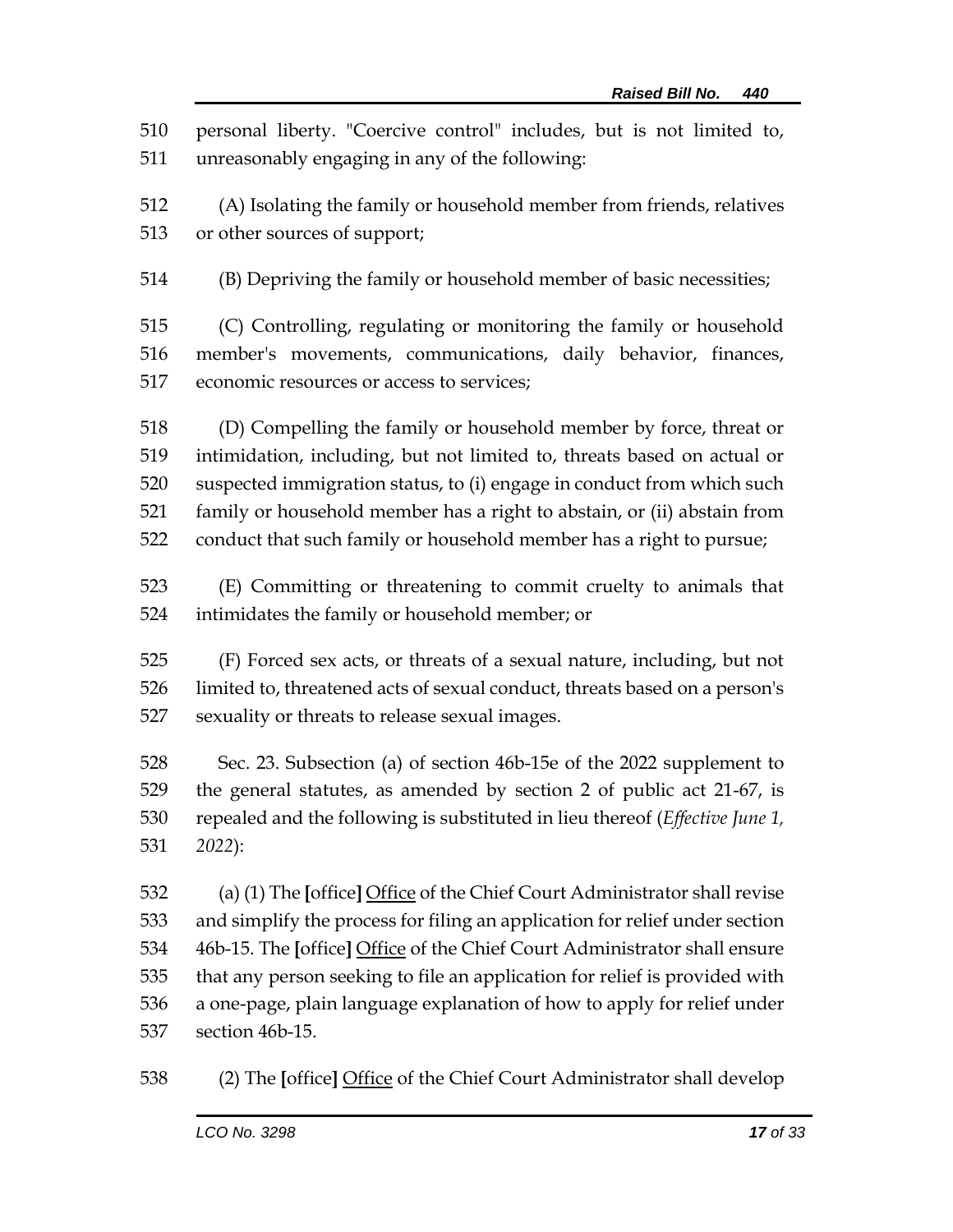and make available to the public educational materials concerning the risk protection order and warrant processes set forth in section 29-38c relating to a person who poses a risk of imminent personal injury to himself or herself or to another person. The **[**office**]** Office of the Chief Court Administrator shall develop and make available to the public in hard copy and electronically on the Internet web site of the Judicial Branch a form to enable a family or household member or medical professional, each as defined in section 29-38c, to apply to have a risk protection order investigation ordered and a one-page, plain language explanation of how to apply for such order. The form shall contain questions designed to solicit information significant to a determination. The public educational materials and form shall prominently advise the applicant that a risk protection order or warrant may be sought through and with the assistance of a municipal or state police agency or a state's attorney's office, and of the benefits of doing so.

 Sec. 24. Subsection (b) of section 46b-16a of the 2022 supplement to the general statutes is repealed and the following is substituted in lieu thereof (*Effective October 1, 2022*):

 (b) The application shall be accompanied by an affidavit made by the applicant under oath that includes a statement of the specific facts that form the basis for relief. If the applicant attests that disclosure of the applicant's location information would jeopardize the health, safety or liberty of the applicant or the applicant's children, the applicant may request, on a form prescribed by the Chief Court Administrator, that his or her location information not be disclosed. Upon receipt of the application, if the allegations set forth in the affidavit meet the requirements of subsection (a) of this section, the court shall schedule a hearing not later than fourteen days from the date of the application. If a postponement of a hearing on the application is requested by either party, no ex parte order shall be continued except upon agreement of the parties or by order of the court for good cause shown. If the court is closed on the scheduled hearing date, the hearing shall be held on the next day the court is open and any ex parte order that was issued shall remain in effect until the date of such hearing. If the applicant is under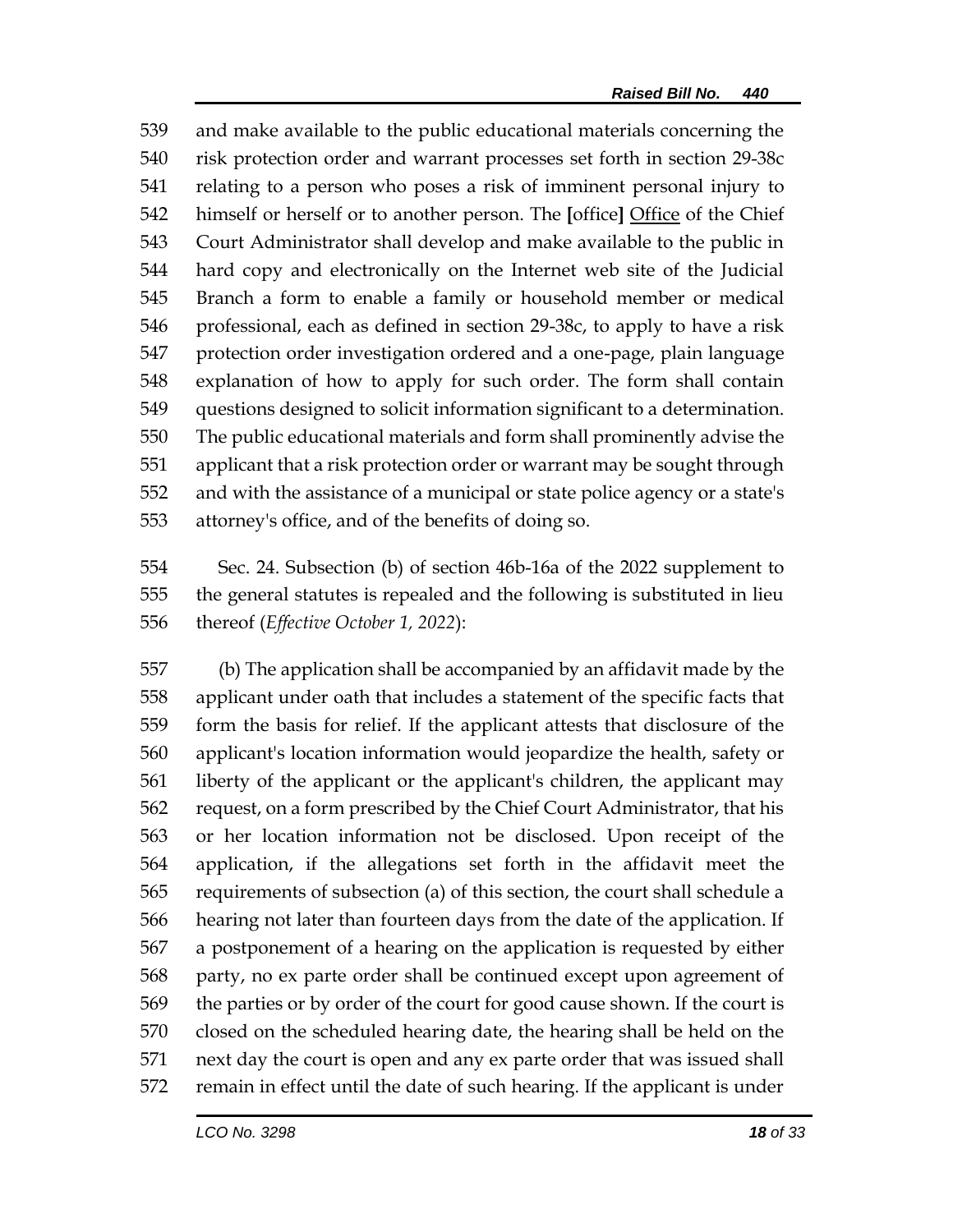eighteen years of age, a parent, guardian or responsible adult who brings the application as next friend of the applicant may not speak on the applicant's behalf at such hearing unless there is good cause shown as to why the applicant is unable to speak on his or her own behalf, except that nothing in this subsection shall preclude such parent, guardian or responsible adult from testifying as a witness at such hearing. If the court finds that there are reasonable grounds to believe that the respondent has committed acts constituting grounds for issuance of an order under this section and will continue to commit such acts, or acts designed to intimidate or retaliate against the applicant, the court, in its discretion, may make such orders as it deems appropriate for the protection of the applicant. If the court finds that there are reasonable grounds to believe that an imminent danger exists to the applicant, the court may issue an ex parte order granting such relief as it deems appropriate. In making such orders, the court, in its discretion, may consider relevant court records if the records are available to the public from a clerk of the Superior Court or on the Judicial Branch's Internet web site. Such orders may include, but are not limited to, an order enjoining the respondent from: (1) Imposing any restraint upon the person or liberty of the applicant; (2) threatening, harassing, assaulting, molesting, sexually assaulting or attacking the applicant; and (3) entering the dwelling of the applicant.

 Sec. 25. Subdivision (5) of subsection (m) of section 46b-231 of the 2022 supplement to the general statutes is repealed and the following is substituted in lieu thereof (*Effective October 1, 2022*):

 (5) Venue for proceedings to establish parentage in IV-D support cases shall be in accordance with the provisions of subsection **[**(d)**]** (e) of 600 section  $46b-461$ , as amended by this act. The matter shall be heard and determined by a family support magistrate in accordance with the provisions of chapter 815y.

 Sec. 26. Subdivisions (4) and (5) of subsection (s) of section 46b-231 of the 2022 supplement to the general statutes are repealed and the following is substituted in lieu thereof (*Effective October 1, 2022*):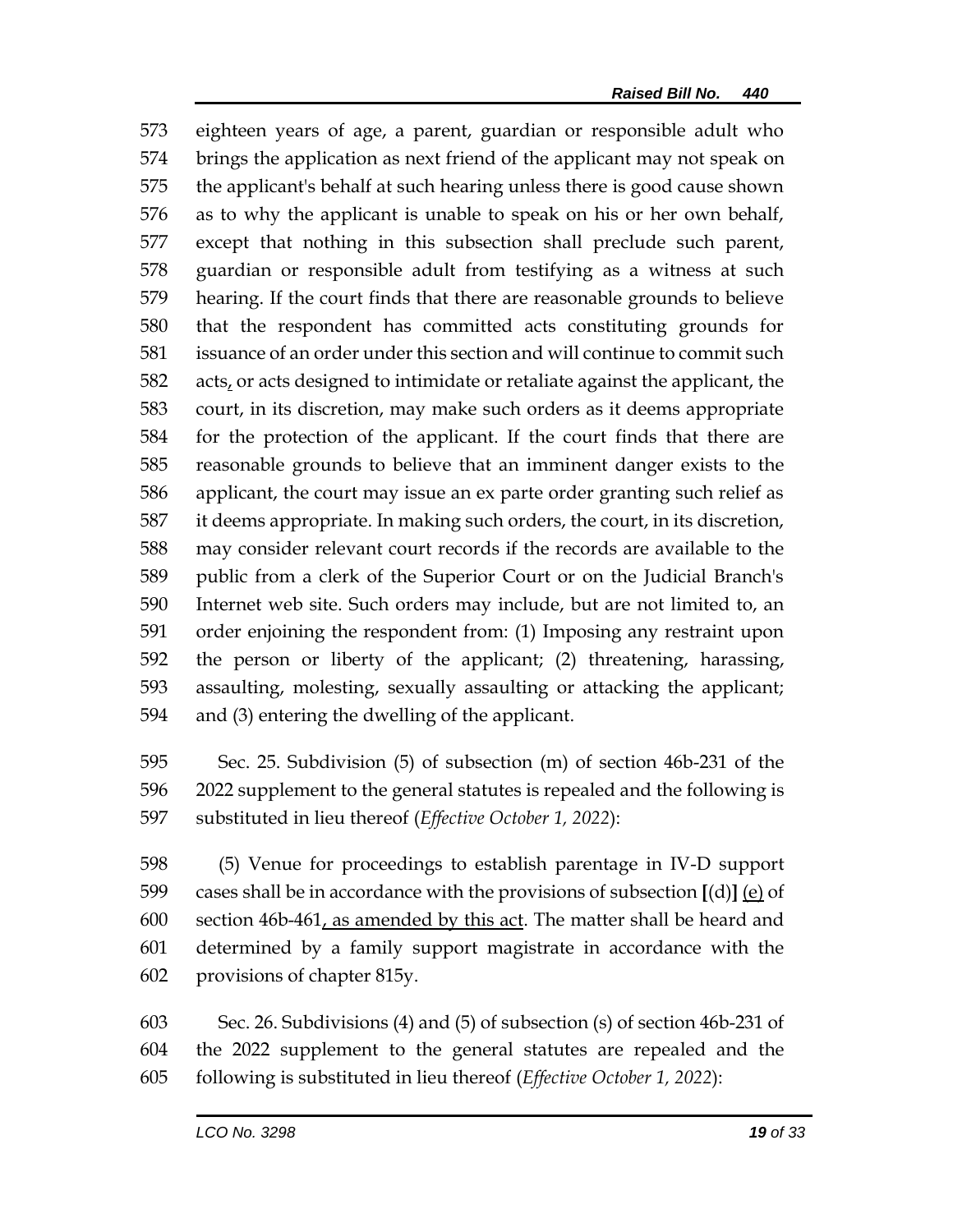(4) Review child support orders (A) in non-TFA IV-D support cases (i) at the request of either parent or custodial party subject to a support order, or (ii) upon receipt of information indicating a substantial change in circumstances of any party to the support order, (B) in TFA cases, at the request of the Office of Child Support Services, or (C) as necessary to comply with federal requirements for the child support enforcement program mandated by Title IV-D of the Social Security Act, and initiate an action before a family support magistrate to modify such support order if it is determined upon such review that the order substantially deviates from the child support guidelines established pursuant to section 46b-215a. A requesting party under subparagraph (A)(i) or (B) of this subdivision shall have a right to such review every three years without proving a substantial change in circumstances, but more frequent reviews shall be made only if such requesting party demonstrates a substantial change in circumstances. There shall be a rebuttable presumption that any deviation of less than fifteen per cent from the child support guidelines is not substantial and any deviation of fifteen per cent or more from the guidelines is substantial. Modification may be made of such support order without regard to whether the order was issued before, on or after May 9, 1991. In determining whether to modify a child support order based on a substantial deviation from such child support guidelines, consideration shall be given to the division of real and personal property between the parties set forth in any final decree entered pursuant to chapter 815j and the benefits accruing to the child as the result of such division. No order for periodic payment of support may be subject to retroactive modification, except that the family support magistrate may order modification with respect to any period during which there is a pending motion for modification of a support order from the date of service of notice of such pending motion to the opposing party pursuant to section 52-50; **[**.**]** and

 (5) In proceedings before the Family Support Magistrate Division under the Uniform Interstate Family Support Act (A) perform clerical, administrative and other nonjudicial functions on behalf of the Family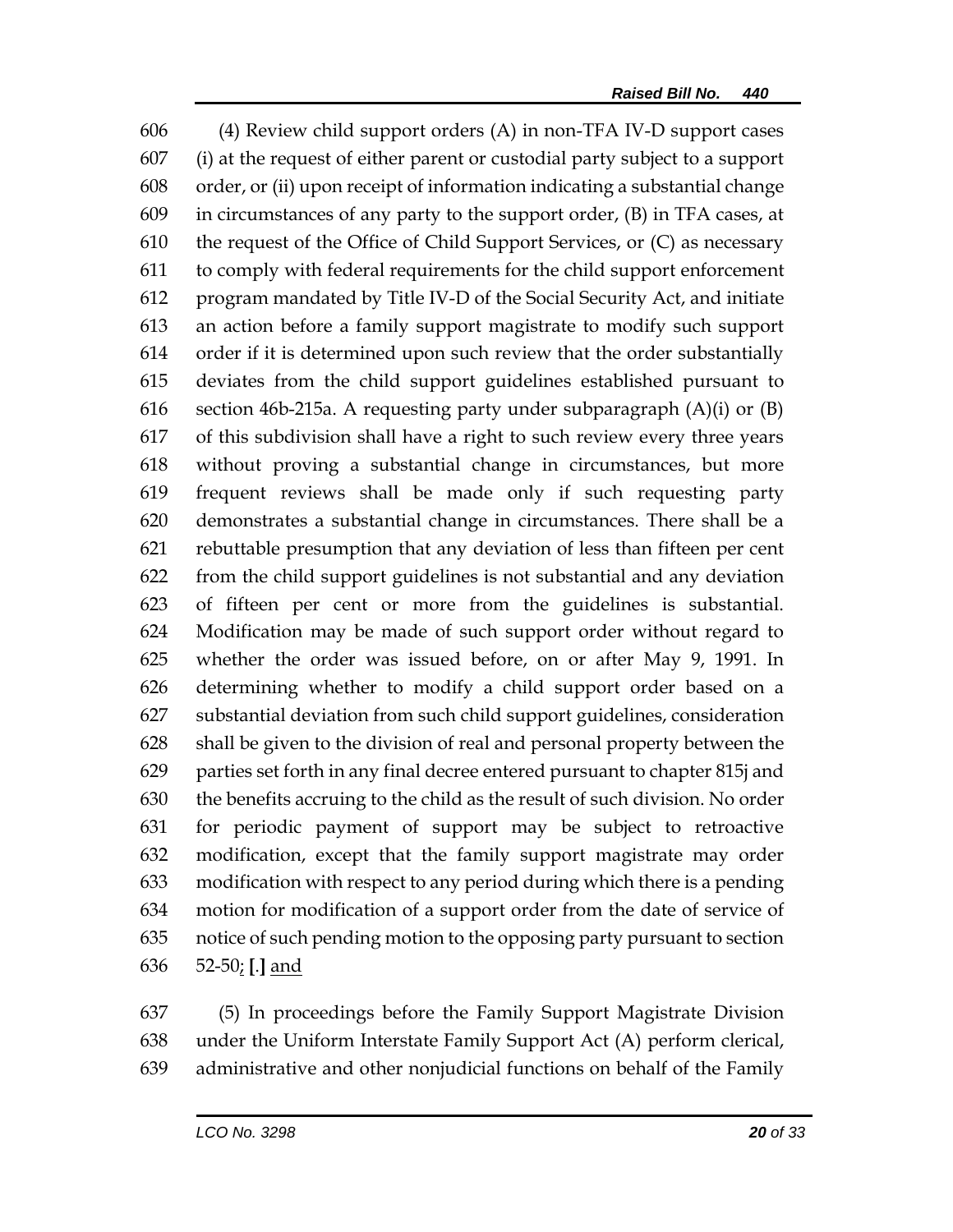Support Magistrate Division; (B) maintain a registry of support orders and judgments; and (C) assist the IV-D agency in performing its functions under sections 46b-398 to 46b-410, inclusive.

 Sec. 27. Subsection (e) of section 46b-461 of the 2022 supplement to the general statutes is repealed and the following is substituted in lieu thereof (*Effective October 1, 2022*):

 (e) In IV-D support cases, as defined in section 46b-231, as amended 647 by this act, and in petitions brought under sections 46b-301 to 46b-425, inclusive, venue for a proceeding to adjudicate parentage is in the Family Support Magistrate Division serving the judicial district where the parent who gave birth or the alleged parent resides.

 Sec. 28. Subsection (e) of section 46b-489 of the 2022 supplement to the general statutes is repealed and the following is substituted in lieu thereof (*Effective October 1, 2022*):

 (e) A presumption of parentage under subdivision (3) of subsection (a) of section 46b-488, can be challenged if such other parent openly held out the child as the presumed parent's child due to duress, coercion or threat of harm. Evidence of duress, coercion or threat of harm may include: (1) Whether within the ten-year period preceding the date of the proceeding, the presumed parent: (A) Has been convicted of domestic assault, sexual assault or sexual exploitation of the child or a parent of the child; (B) has been convicted of a family violence crime, as defined in section 46b-38a; (C) is or has been subject to an order of protection pursuant to **[**sections**]** section 46b-15, 46b-16a, as amended by this act, 46b-38c **[**,**]** or 54-1k; (D) was found to have committed abuse against the child or a parent of the child; or (E) was substantiated for abuse against the child or a parent of the child; (2) a sworn affidavit from a domestic violence counselor or sexual assault counselor, as defined in section 52-146k, provided the person who had confidential communications with the domestic violence counselor or sexual assault counselor has waived the privilege, in which case disclosure shall be made pursuant to section 52-146k; or (3) other credible evidence of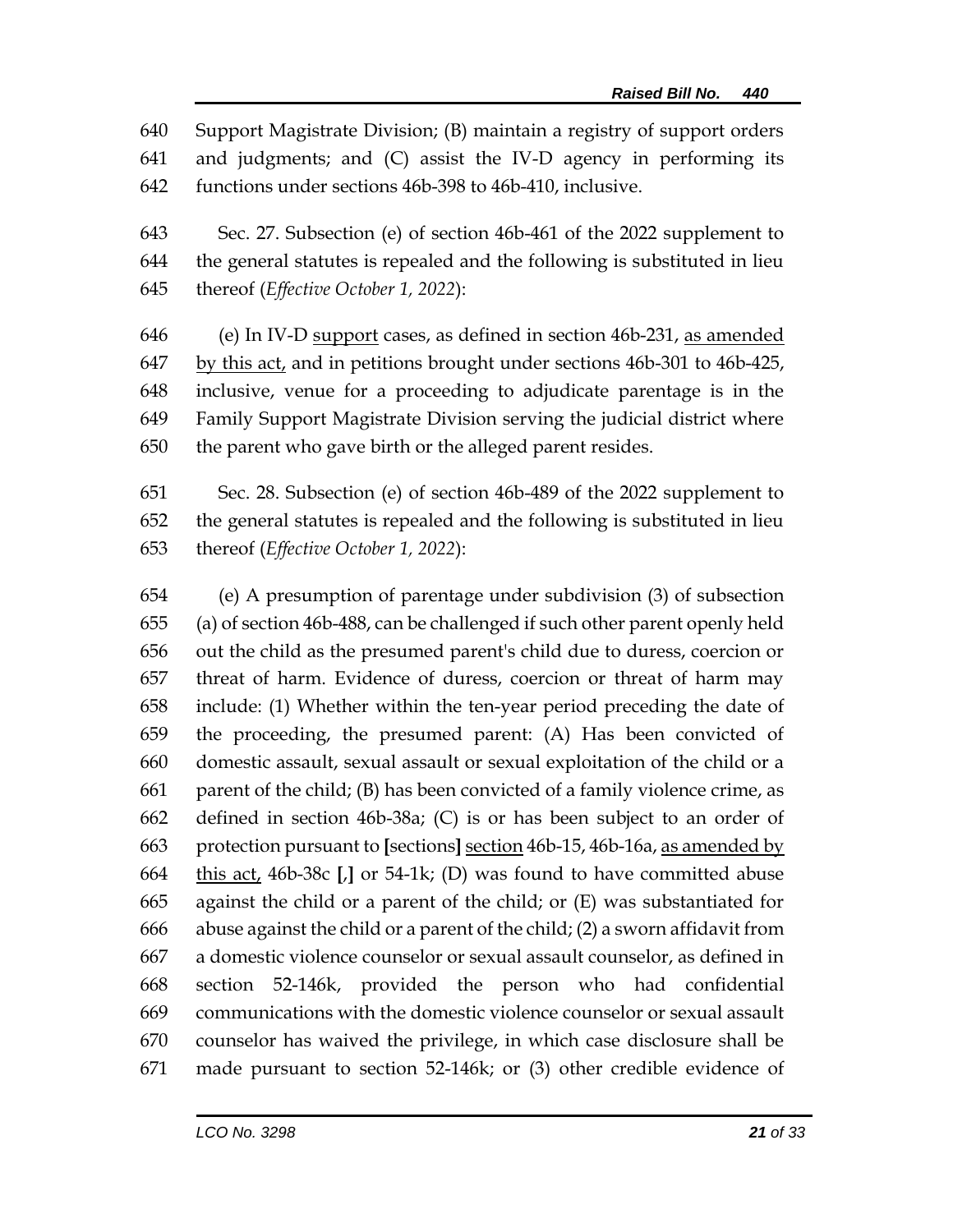abuse against the parent of the child or the child, including, but not limited to, the parent's or child's sworn affidavit or an affidavit from a social service provider, health care provider, clergy person, attorney, or other professional from whom the parent or child sought assistance regarding the abuse.

 Sec. 29. Subsection (b) of section 46b-490 of the 2022 supplement to the general statutes is repealed and the following is substituted in lieu thereof (*Effective October 1, 2022*):

 (b) A parent of the child may use evidence of duress, coercion or threat of harm to contest an allegation that the parent fostered or supported a bonded and dependent relationship as described in subdivision (6) of subsection (a) of this section. Such evidence may include: (1) Whether within a ten-year period preceding the date of the proceeding, the person seeking to be adjudicated a de facto parent: (A) Has been convicted of domestic assault, sexual assault or sexual exploitation of the child or a parent of the child; (B) has been convicted of a family violence crime, as defined in section 46b-38a; (C) is or has been subject to an order of protection pursuant to **[**sections**]** section 46b- 15, 46b-16a, as amended by this act, 46b-38c **[**,**]** or 54-1k; (D) was found 691 to have committed abuse against the child or a parent of the child; or  $(E)$  was substantiated for abuse against the child or a parent of the child; (2) a sworn affidavit from a domestic violence counselor or sexual assault counselor, as defined in section 52-146k, provided the person who had confidential communications with the domestic violence counselor or sexual assault counselor has waived the privilege, in which case disclosure shall be made pursuant to section 52-146k; or (3) other credible evidence of abuse against the parent of the child or the child, including, but not limited to, the parent's or child's sworn affidavit or an affidavit from a social service provider, health care provider, clergy person, attorney, or other professional from whom the parent or child sought assistance regarding the abuse.

 Sec. 30. Subsection (c) of section 51-217 of the 2022 supplement to the general statutes is repealed and the following is substituted in lieu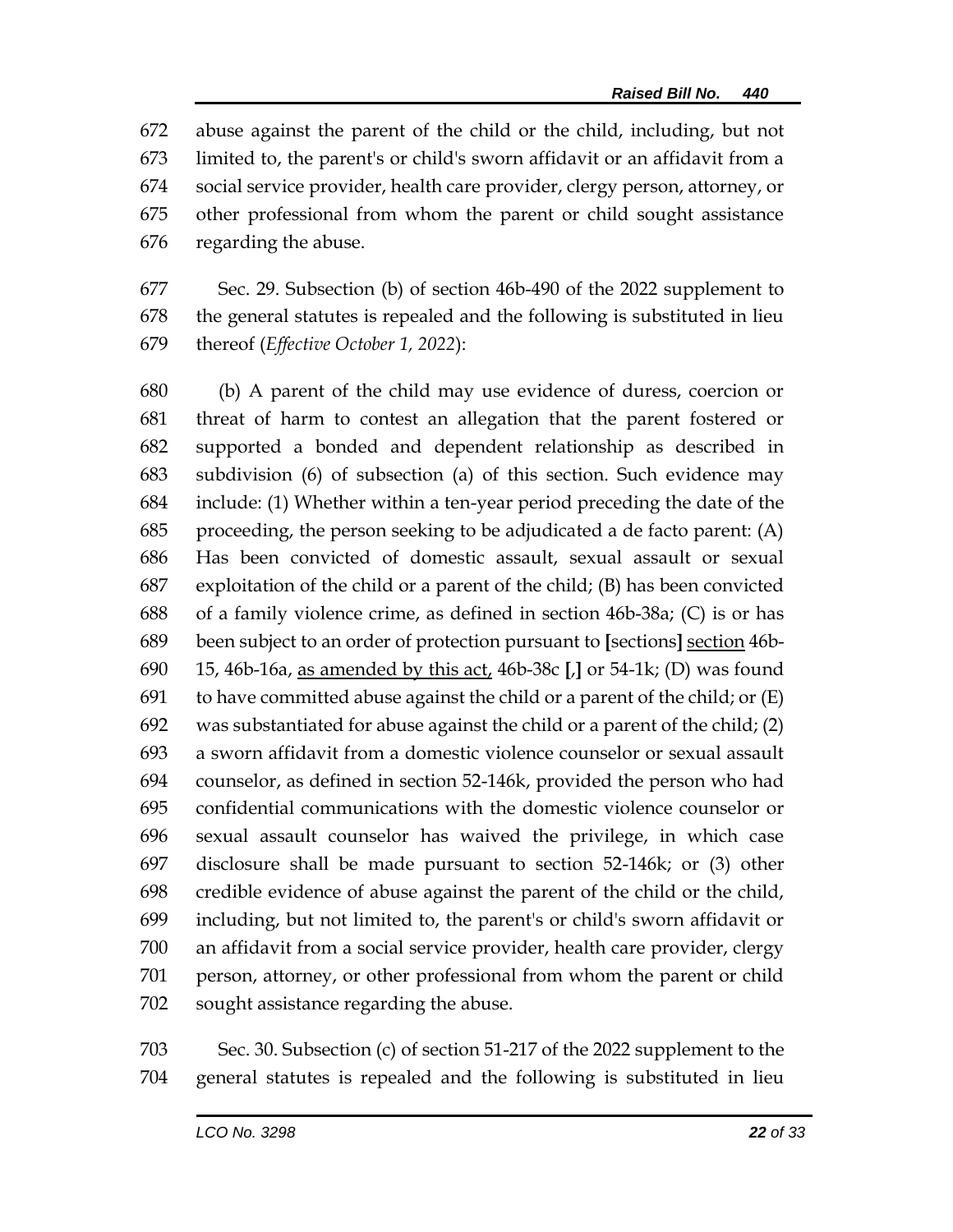## thereof (*Effective October 1, 2022*):

 (c) The Jury Administrator shall have the authority to establish and maintain a list of persons to be excluded from the summoning process, which shall consist of (1) persons who are disqualified from serving on jury duty on a permanent basis due to a disability for which a licensed physician, a physician assistant or an advanced practice registered nurse has submitted a letter stating the physician's, physician assistant's or advanced practice registered nurse's opinion that such disability permanently prevents the person from rendering satisfactory jury service, (2) persons seventy-five years of age or older who have requested not to be summoned, (3) elected officials enumerated in subdivision (4) of subsection (a) of this section and judges enumerated in subdivision (5) of subsection (a) of this section during their term of office, and (4) persons excused from jury service pursuant to section 51- 217a who have not requested to be summoned for jury service pursuant to said section. Persons requesting to be excluded pursuant to subdivisions (1) and (2) of this subsection **[**must**]** shall provide the Jury Administrator with their names, addresses, dates of birth and federal Social Security numbers for use in matching. The request to be excluded may be rescinded at any time with written notice to the Jury Administrator.

 Sec. 31. Subsection (a) of section 51-277a of the 2022 supplement to the general statutes is repealed and the following is substituted in lieu thereof (*Effective October 1, 2022*):

 (a) (1) Whenever a peace officer, in the performance of such officer's duties, uses physical force upon another person and such person dies as a result thereof or uses deadly force, as defined in section 53a-3, upon another person, the Division of Criminal Justice shall cause an investigation to be made and the Inspector General shall have the responsibility of determining whether the use of physical force by the peace officer was justifiable under section 53a-22.

(2) (A) Except as provided under subdivision (1) of this subsection,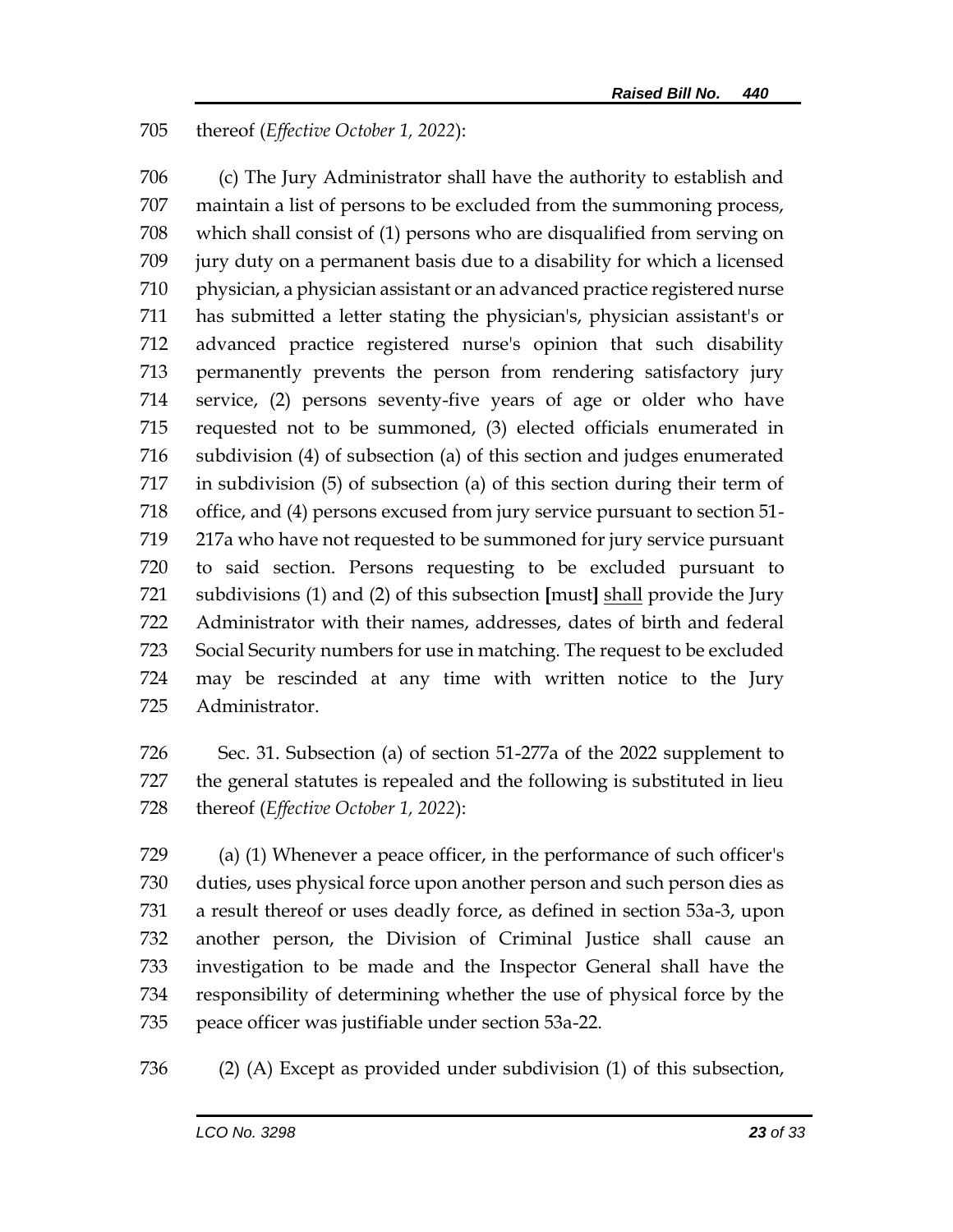whenever a person dies in the custody of a peace officer or law enforcement agency, the Inspector General shall investigate and determine whether physical force was used by a peace officer upon the deceased person, and if so, whether the use of physical force by the peace officer was justifiable under section 53a-22. If the Inspector General determines the deceased person may have died as a result of criminal action not involving the use of force by a peace officer, the 744 Inspector General shall refer such case to the Chief State's Attorney or a state's attorney for potential prosecution.

 (B) Except as provided under subdivision (1) of this subsection or subparagraph (A) of subdivision (2) of this subsection, whenever a person dies in the custody of the Commissioner of Correction, the Inspector General shall investigate and determine whether the deceased person may have died as a result of criminal action, and, if so, refer such 751 case to the Chief State's Attorney or a state's attorney for potential prosecution.

 (3) The Inspector General shall request the appropriate law enforcement agency to provide such assistance as is necessary to investigate and make a determination under subdivision (1) or (2) of this subsection.

 (4) Whenever a peace officer, in the performance of such officer's duties, uses physical force or deadly force upon another person and such person dies as a result thereof, the Inspector General shall complete a preliminary status report that shall include, but need not be limited to, (A) the name of the deceased person, (B) the gender, race, ethnicity and age of the deceased person, (C) the date, time and location of the injury causing such death, (D) the law enforcement agency involved, (E) the status on the toxicology report, if available, and (F) the death certificate, if available. The Inspector General shall complete the report and submit a copy of such report not later than five business days after the cause of the death is available to the Chief State's Attorney and, in accordance with the provisions of section 11-4a, to the joint standing committees of the General Assembly having cognizance of matters relating to the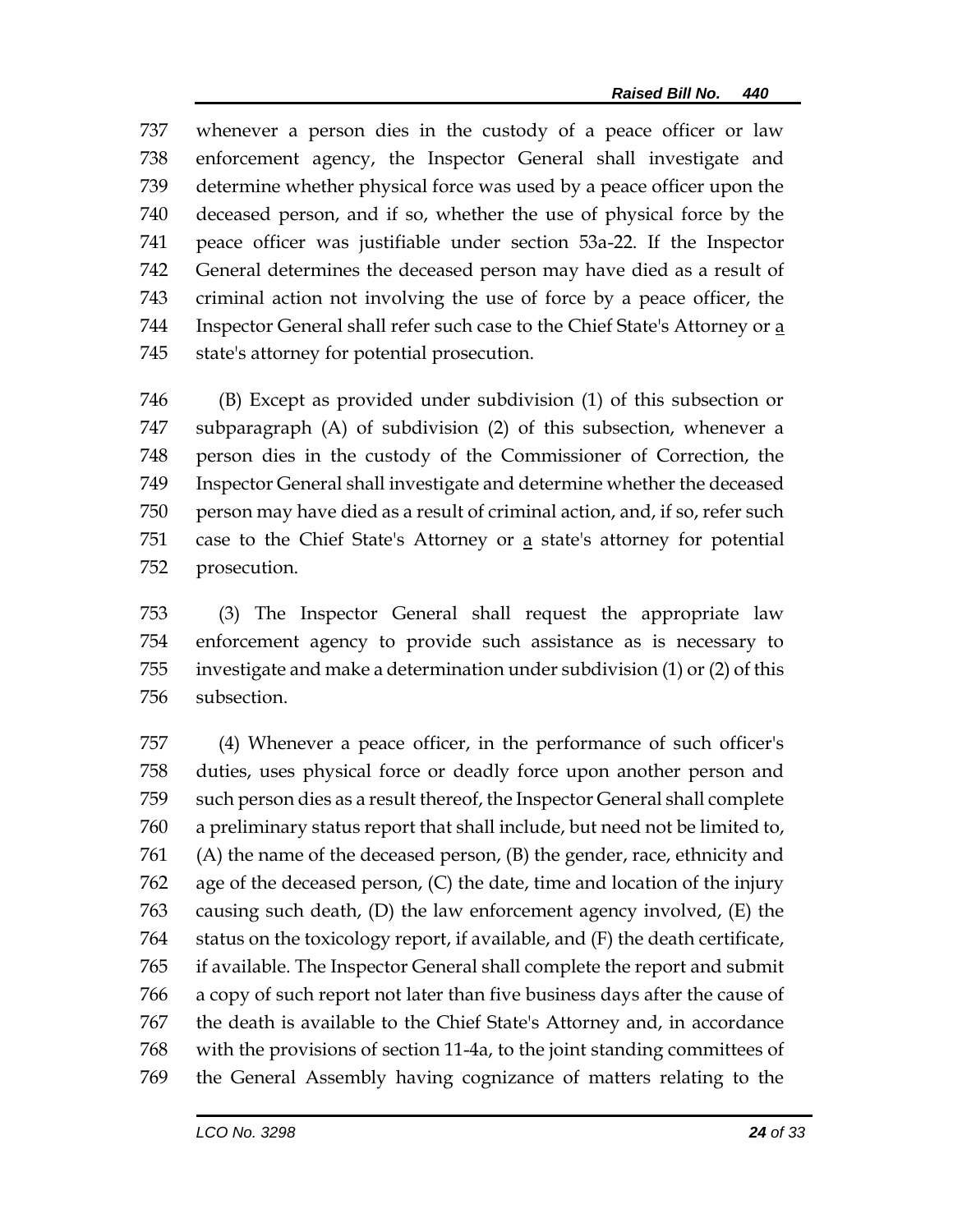judiciary and public safety.

 Sec. 32. Subsection (c) of section 54-56e of the 2022 supplement to the general statutes is repealed and the following is substituted in lieu thereof (*Effective October 1, 2022*):

 (c) This section shall not be applicable: (1) To any person charged with (A) a class A felony, (B) a class B felony, except a violation of subdivision (1), (2) or (3) of subsection (a) of section 53a-122 that does not involve the use, attempted use or threatened use of physical force against another person, or a violation of subdivision (4) of subsection (a) of section 53a-122 that does not involve the use, attempted use or threatened use of physical force against another person and does not involve a violation by a person who is a public official, as defined in section 1-110, or a state or municipal employee, as defined in section 1- 110, or (C) a violation of section 53a-70b of the general statutes, revision of 1958, revised to January 1, 2019, or section 14-227a or 14-227m, subdivision (1) or (2) of subsection (a) of section 14-227n, subdivision (2) of subsection (a) of section 53-21 or section 53a-56b, 53a-60d, 53a-70, 53a- 70a, 53a-71, except as provided in subdivision (5) of this subsection, 53a- 72a, 53a-72b, 53a-90a, 53a-196e or 53a-196f, (2) to any person charged with a crime or motor vehicle violation who, as a result of the commission of such crime or motor vehicle violation, causes the death of another person, (3) to any person accused of a family violence crime as defined in section 46b-38a who (A) is eligible for the pretrial family violence education program established under section 46b-38c, or (B) has previously had the pretrial family violence education program invoked in such person's behalf, (4) to any person charged with a violation of section 21a-267, 21a-279 or 21a-279a, who (A) is eligible for the pretrial drug education and community service program established under section 54-56i or the pretrial drug intervention and community service program established under section 54-56q, as amended by this act, or (B) has previously had (i) the pretrial drug education program, (ii) the pretrial drug education and community service program established under the provisions of section 54-56i, or (iii) the pretrial drug intervention and community service program established under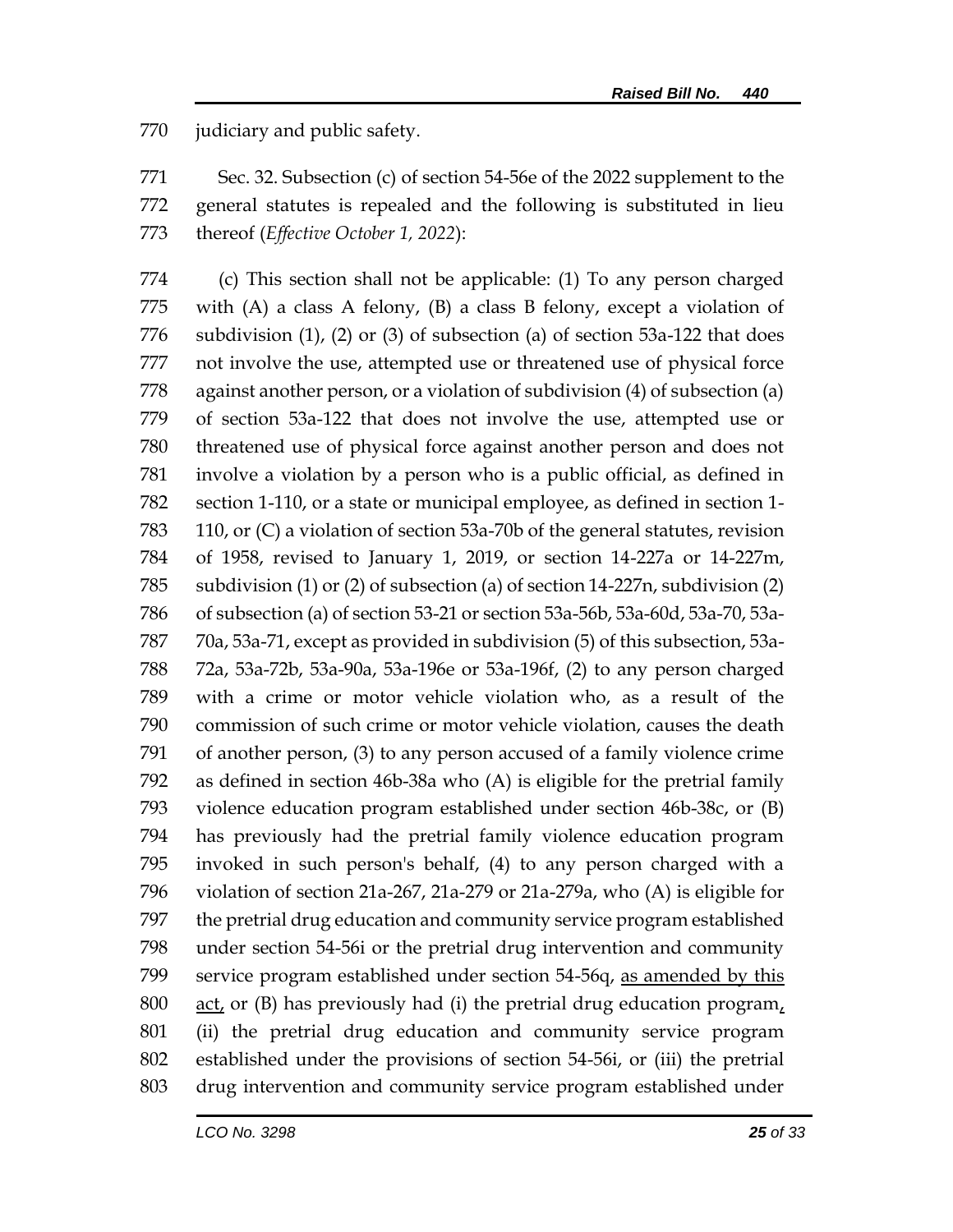section 54-56q, as amended by this act, invoked on such person's behalf, (5) unless good cause is shown, to (A) any person charged with a class C felony, or (B) any person charged with committing a violation of subdivision (1) of subsection (a) of section 53a-71 while such person was less than four years older than the other person, (6) to any person charged with a violation of section 9-359 or 9-359a, (7) to any person charged with a motor vehicle violation (A) while operating a commercial motor vehicle, as defined in section 14-1, or (B) who holds a commercial driver's license or commercial driver's instruction permit at the time of the violation, (8) to any person charged with a violation of subdivision (6) of subsection (a) of section 53a-60, or (9) to a health care provider or vendor participating in the state's Medicaid program charged with a violation of section 53a-122 or subdivision (4) of subsection (a) of section 53a-123.

 Sec. 33. Subsection (b) of section 54-56k of the 2022 supplement to the general statutes, as amended by section 172 of public act 21-1 of the June special session, is repealed and the following is substituted in lieu thereof (*Effective October 1, 2022*):

 (b) There shall be deposited in the pretrial account (1) all evaluation fees collected pursuant to subsection (a) of section 54-56g and subsection (b) of section 54-56i, (2) all program fees collected pursuant to subsections (c) and (e) of section 54-56g and subsections (g) and (i) of section 54-56i funds appropriated in subsection (a) of section 47 of special act 01-1 of the June special session, (3) fees collected pursuant to subdivision (2) of subsection (b), subdivision (1) of subsection (e) and subparagraph (A) of subdivision (2) of subsection (k) of section 54-56q, and (4) the evaluation fee collected pursuant to subdivision (2) of subsection (b), and fees collected pursuant to subdivision (1) of subsection (f) and subparagraph (A) of subdivision (2) of subsection (m) of section 54-56r.

 Sec. 34. Subdivision (1) of subsection (c) of section 54-56q of the 2022 supplement to the general statutes is repealed and the following is substituted in lieu thereof (*Effective October 1, 2022*):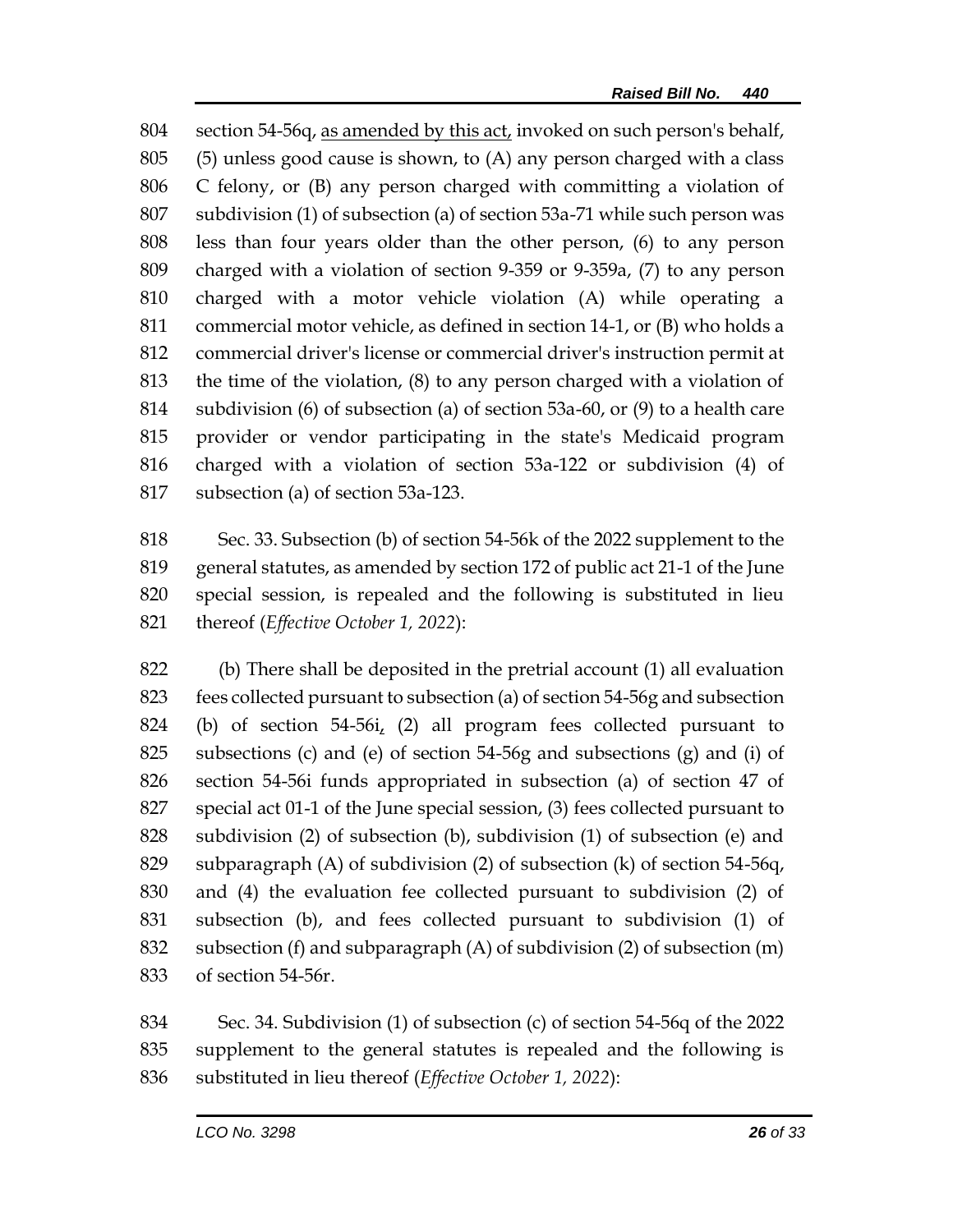(c) (1) The court, after consideration of the recommendation of the state's attorney, assistant state's attorney or deputy assistant state's attorney in charge of the case, may **[**, in its discretion,**]** grant the application for, and place the applicant in, the pretrial drug intervention and community service program for a period of one year, subject to confirmation of the applicant's eligibility to participate in the program.

 Sec. 35. Subsection (a) of section 54-56r of the 2022 supplement to the general statutes is repealed and the following is substituted in lieu thereof (*Effective October 1, 2022*):

 (a) (1) There is established a pretrial impaired driving intervention program for persons charged with a violation of section 14-227a, **[**section**]** 14-227g, **[**section**]** 14-227m, **[**section**]** 14-227n, subsection (d) of section 15-133 or section 15-140n. The program shall consist of a twelve- session alcohol education component or a substance use treatment component of not less than fifteen sessions, and may also include a victim impact component, as ordered by the court pursuant to subsection (d) of this section.

(2) The provisions of this section shall not apply to any person:

 (A) Who has been placed in the pretrial impaired driving intervention program under this section or the pretrial alcohol education program established under section 54-56g, within ten years immediately preceding the application;

 (B) Who has been convicted of a violation of section 14-227a, **[**section**]** 14-227g, **[**section**]** 14-227m, **[**section**]** 14-227n, **[**section**]** 15-132a, subsection (d) of section 15-133 **[**,**]** or section 15-140*l*, **[**section**]** 15-140n, **[**section**]** 53a-56b or **[**section**]** 53a-60d;

 (C) Who has been convicted in any other state at any time of an offense the essential elements of which are substantially the same as any statutory provision set forth in subparagraph (B) of this subdivision;

(D) Who is charged with a violation of section 14-227a, 14-227g, 14-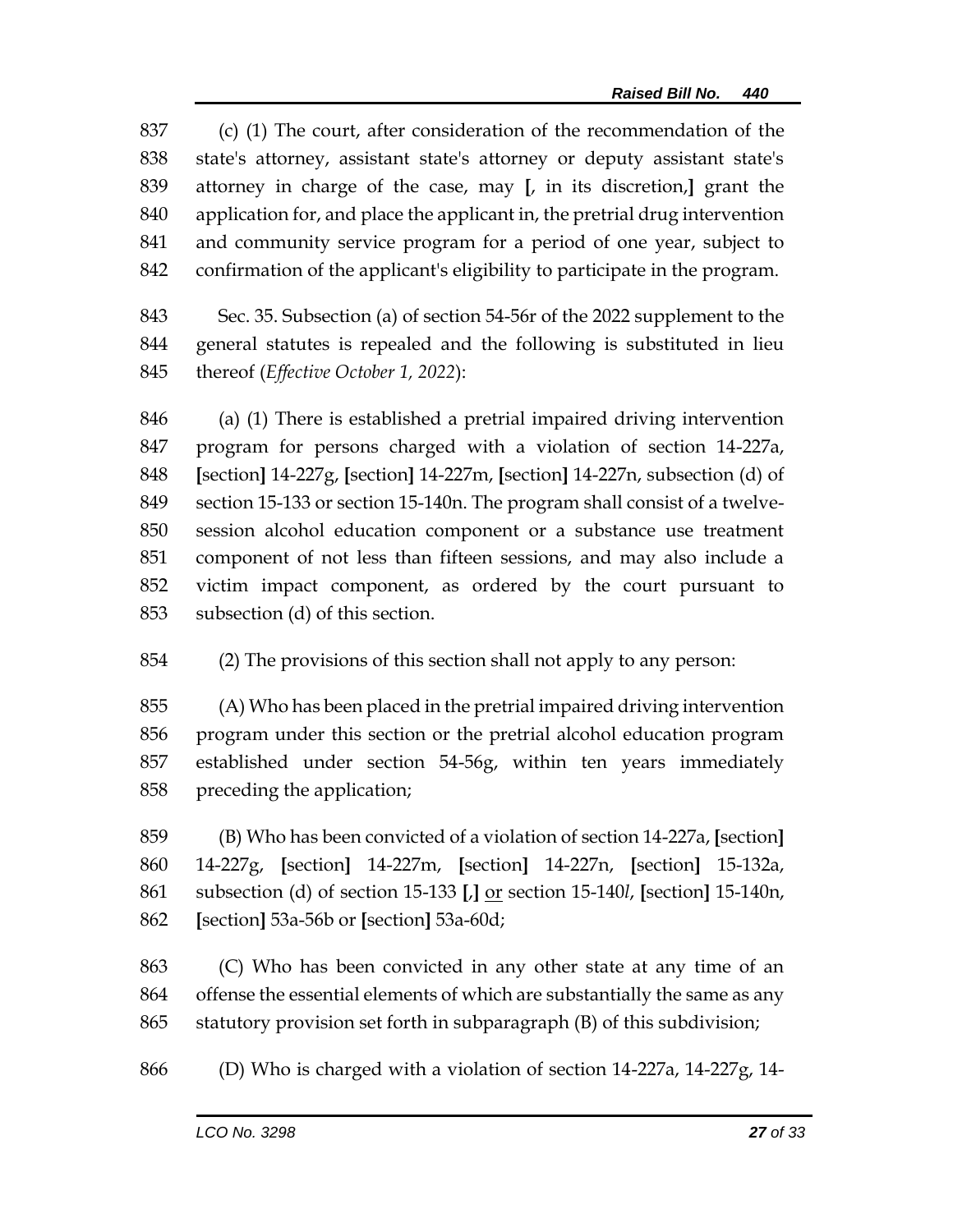|        | 867 227m or 14-227n (i) and held a commercial driver's license or                |  |  |  |
|--------|----------------------------------------------------------------------------------|--|--|--|
|        | 868 commercial driver's instruction permit at the time of the violation; or (ii) |  |  |  |
|        | 869 while operating a commercial motor vehicle, as defined in section 14-1;      |  |  |  |
| 870 or |                                                                                  |  |  |  |

 (3) Whose alleged violation caused the serious physical injury, as defined in section 53a-3, of another person, unless good cause is shown.

 Sec. 36. Subdivision (1) of subsection (m) of section 54-56r of the 2022 supplement to the general statutes is repealed and the following is substituted in lieu thereof (*Effective October 1, 2022*):

 (m) (1) Any person whose participation in the program is terminated may ask the court to reinstate such person into the program up to two times. If a person requests reinstatement into the program, the Court Support Services Division shall verify that such person is eligible for such reinstatement. If a person requesting reinstatement into the program is eligible for reinstatement, the court may **[**, in its discretion,**]** grant such person reinstatement into the program. When granting such reinstatement, the court shall order the defendant to participate in an appropriate alcohol education, substance use treatment or victim impact component of the program.

 Sec. 37. Subdivision (2) of subsection (o) of section 54-56r of the 2022 supplement to the general statutes is repealed and the following is substituted in lieu thereof (*Effective October 1, 2022*):

 (2) For any person charged with a violation of section 14-227a, **[**section**]** 14-227g, **[**section**]** 14-227m or **[**section**]** 14-227n whose charges were dismissed pursuant to the provisions of this section, the division shall transmit to the Department of Motor Vehicles the record of such person's participation in the program. The Department of Motor Vehicles shall maintain the record of any person's participation in such program as part of such person's driving record for a period of ten years.

 Sec. 38. Subsections (a) and (b) of section 54-64a of the 2022 supplement to the general statutes are repealed and the following is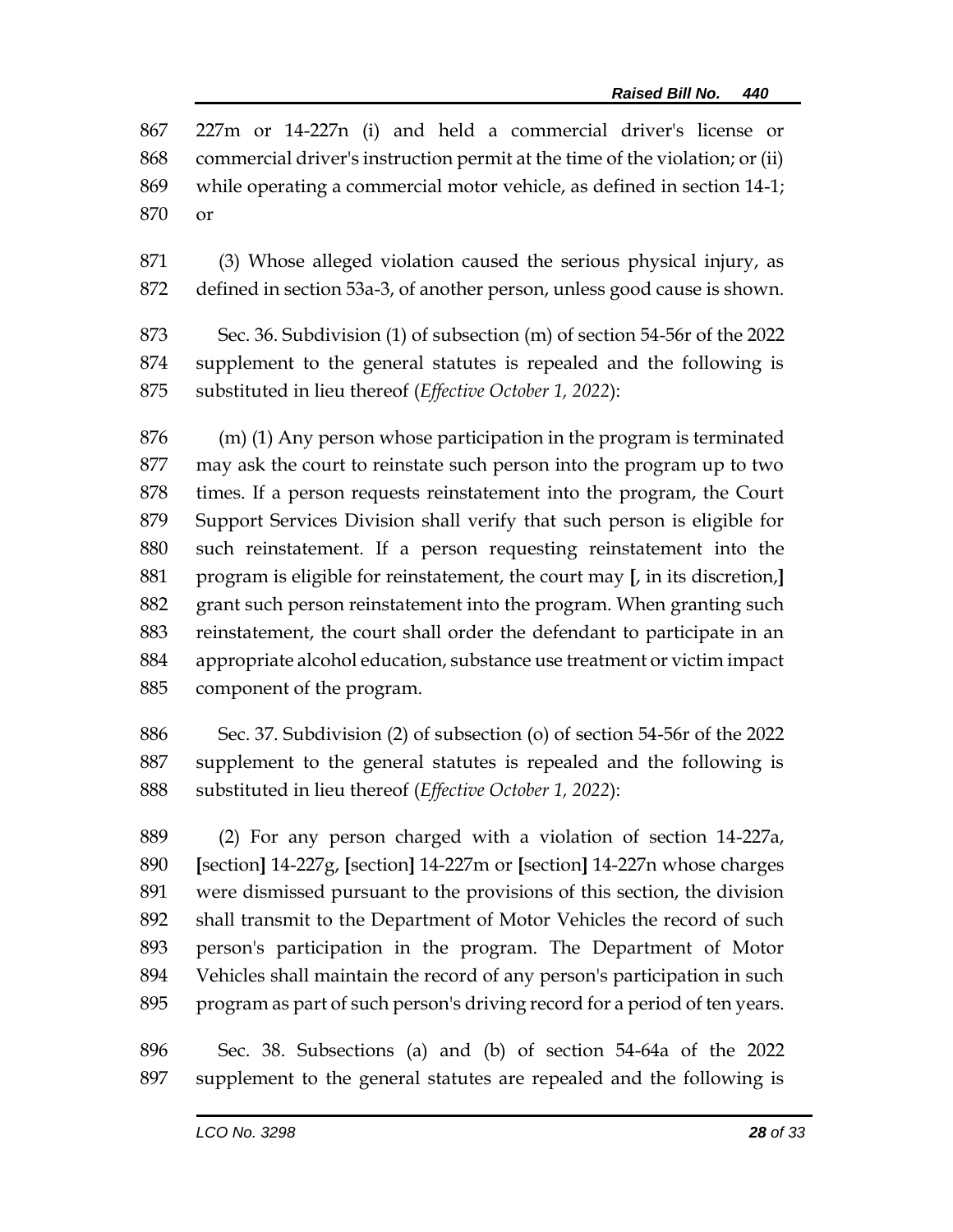substituted in lieu thereof (*Effective October 1, 2022*):

 (a) (1) Except as provided in subdivision (2) of this subsection and subsection (b) of this section, when any arrested person is presented before the Superior Court, said court shall, in bailable offenses, promptly order the release of such person upon the first of the following conditions of release found sufficient to reasonably ensure the appearance of the arrested person in court: (A) Upon execution of a written promise to appear without special conditions, (B) upon execution of a written promise to appear with nonfinancial conditions, (C) upon execution of a bond without surety in no greater amount than necessary, or (D) upon execution of a bond with surety in no greater amount than necessary, but in no event shall a judge prohibit a bond from being posted by surety. In addition to or in conjunction with any of the conditions enumerated in subparagraphs (A) to (D), inclusive, of this subdivision the court may, when it has reason to believe that the person is drug-dependent and where necessary, reasonable and appropriate, order the person to submit to a urinalysis drug test and to participate in a program of periodic drug testing and treatment. The results of any such drug test shall not be admissible in any criminal proceeding concerning such person.

 (2) If the arrested person is charged with no offense other than a misdemeanor, the court shall not impose financial conditions of release on the person unless (A) the person is charged with a family violence crime, as defined in section 46b-38a, or (B) the person requests such financial conditions, or (C) the court makes a finding on the record that there is a likely risk that (i) the arrested person will fail to appear in court, as required, or (ii) the arrested person will obstruct or attempt to obstruct justice, or threaten, injure or intimidate or attempt to threaten, injure or intimidate a prospective witness or juror, or (iii) the arrested person will engage in conduct that threatens the safety of himself or herself or another person. In making a finding described in this subsection, the court may consider past criminal history, including any 930 prior record of failing to appear as required in court that resulted in any conviction for a violation of section 53a-172 or any conviction during the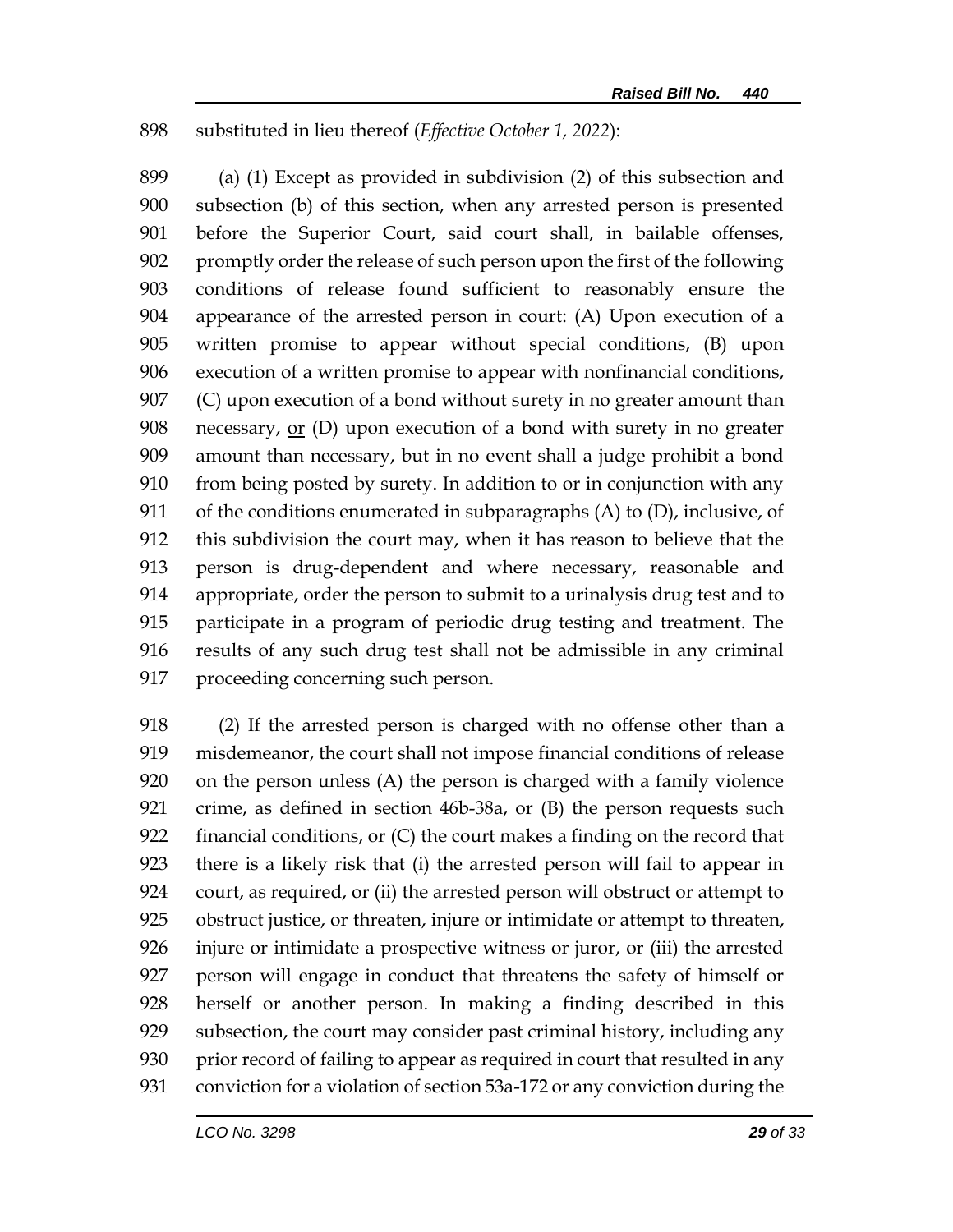previous ten years for a violation of section 53a-173 and any other pending criminal cases of the person charged with a misdemeanor.

 (3) The court may, in determining what conditions of release will reasonably ensure the appearance of the arrested person in court, consider the following factors: (A) The nature and circumstances of the offense, (B) such person's record of previous convictions, (C) such person's past record of appearance in court, (D) such person's family ties, (E) such person's employment record, (F) such person's financial resources, character and mental condition, (G) such person's community 941 ties, and (H) in the case of a violation of <u>section</u> 53a-222a when the condition of release was issued for a family violence crime, as defined in section 46b-38a, the heightened risk posed to victims of family violence by violations of conditions of release.

 (b) (1) When any arrested person charged with the commission of a class A felony, a class B felony, except a violation of section 53a-86 or 53a-122, a class C felony, except a violation of section 53a-87, 53a-152 or 53a-153, or a class D felony under sections 53a-60 to 53a-60c, inclusive, section 53a-72a, 53a-95, 53a-103, 53a-103a, 53a-114, 53a-136 or 53a-216, or a family violence crime, as defined in section 46b-38a, is presented before the Superior Court, said court shall, in bailable offenses, promptly order the release of such person upon the first of the following conditions of release found sufficient to reasonably ensure the appearance of the arrested person in court and that the safety of any other person will not be endangered: (A) Upon such person's execution of a written promise to appear without special conditions, (B) upon such person's execution of a written promise to appear with nonfinancial conditions, (C) upon such person's execution of a bond without surety 959 in no greater amount than necessary,  $or$  (D) upon such person's execution of a bond with surety in no greater amount than necessary, but in no event shall a judge prohibit a bond from being posted by surety. In addition to or in conjunction with any of the conditions enumerated in subparagraphs (A) to (D), inclusive, of this subdivision, the court may, when it has reason to believe that the person is drug-dependent and where necessary, reasonable and appropriate, order the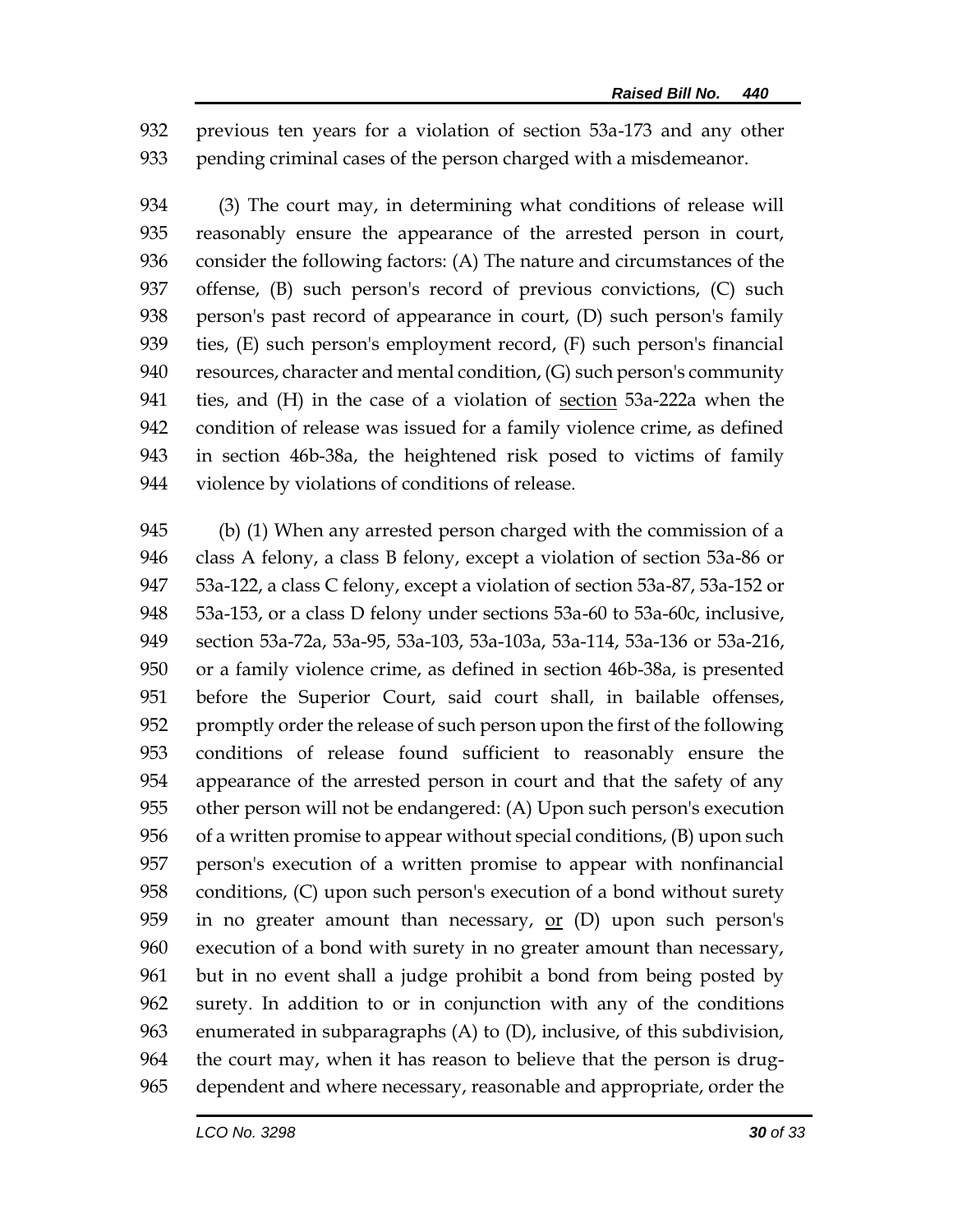person to submit to a urinalysis drug test and to participate in a program of periodic drug testing and treatment. The results of any such drug test shall not be admissible in any criminal proceeding concerning such person.

 (2) The court may, in determining what conditions of release will reasonably ensure the appearance of the arrested person in court and that the safety of any other person will not be endangered, consider the following factors: (A) The nature and circumstances of the offense, (B) such person's record of previous convictions, (C) such person's past record of appearance in court after being admitted to bail, (D) such person's family ties, (E) such person's employment record, (F) such 977 person's financial resources, character and mental condition, (G) such person's community ties, (H) the number and seriousness of charges pending against the arrested person, (I) the weight of the evidence against the arrested person, (J) the arrested person's history of violence, (K) whether the arrested person has previously been convicted of similar offenses while released on bond, (L) the likelihood based upon the expressed intention of the arrested person that such person will commit another crime while released, and (M) the heightened risk posed to victims of family violence by violations of conditions of release and court orders of protection.

 (3) When imposing conditions of release under this subsection, the court shall state for the record any factors under subdivision (2) of this subsection that it considered and the findings that it made as to the danger, if any, that the arrested person might pose to the safety of any other person upon the arrested person's release that caused the court to impose the specific conditions of release that it imposed.

 Sec. 39. Subdivision (1) of section 54-125j of the 2022 supplement to the general statutes is repealed and the following is substituted in lieu thereof (*Effective October 1, 2022*):

 (1) Outcomes of preliminary hearings, including whether (A) probable cause of a parole violation was found and that the alleged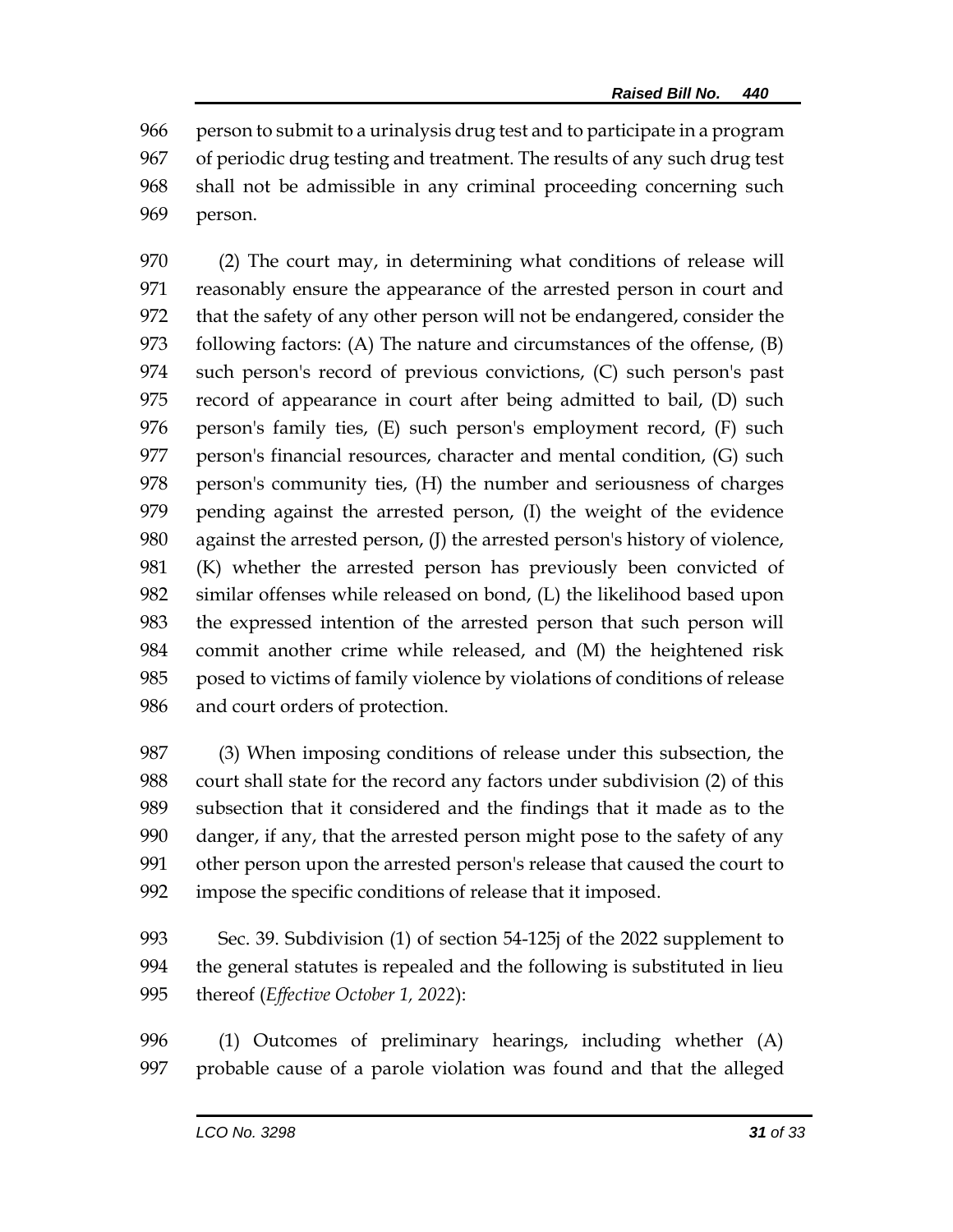violation was serious enough to warrant revocation of parole, (B) probable cause of a parole violation was found, but the alleged violation was not serious enough to warrant revocation of parole, and (C) no 1001 probable cause of a parole violation was found;

1002 Sec. 40. Section 54-142d of the 2022 supplement to the general 1003 statutes, as amended by section 4 of public act 21-32, is repealed and the 1004 following is substituted in lieu thereof (*Effective January 1, 2023*):

 Whenever any person has been convicted of an offense in any court in this state and such offense has been decriminalized subsequent to the date of such conviction, such person may file a petition with the **[**superior court**]** Superior Court at the location in which such conviction was effected, or with the **[**superior court**]** Superior Court at the location having custody of the records of such conviction if such conviction was 1011 in the Court of Common Pleas, Circuit Court, municipal court or by a trial justice, in the Superior Court where venue would currently exist for criminal prosecution, for an order of erasure, and the Superior Court shall immediately direct all police and court records and records of the state's or prosecuting attorney pertaining to such offense to be physically destroyed.

> This act shall take effect as follows and shall amend the following sections:

| October 1, 2022 | $3-129f(e)$    |
|-----------------|----------------|
| October 1, 2022 | $4-142a(a)(1)$ |
| October 1, 2022 | $4-160(a)$     |
| October 1, 2022 | $4 - 160(f)$   |
| October 1, 2022 | 4-190          |
| October 1, 2022 | $7 - 51a(a)$   |
| January 1, 2023 | $8-265c$       |
| October 1, 2022 | $22-4c(a)$     |
| October 1, 2022 | $27-103(c)(2)$ |
| October 1, 2022 | $30-89(a)$     |
| October 1, 2022 | $31-232c$      |
| October 1, 2022 | 31-232h        |
| October 1, 2022 | 31-232i        |
|                 |                |